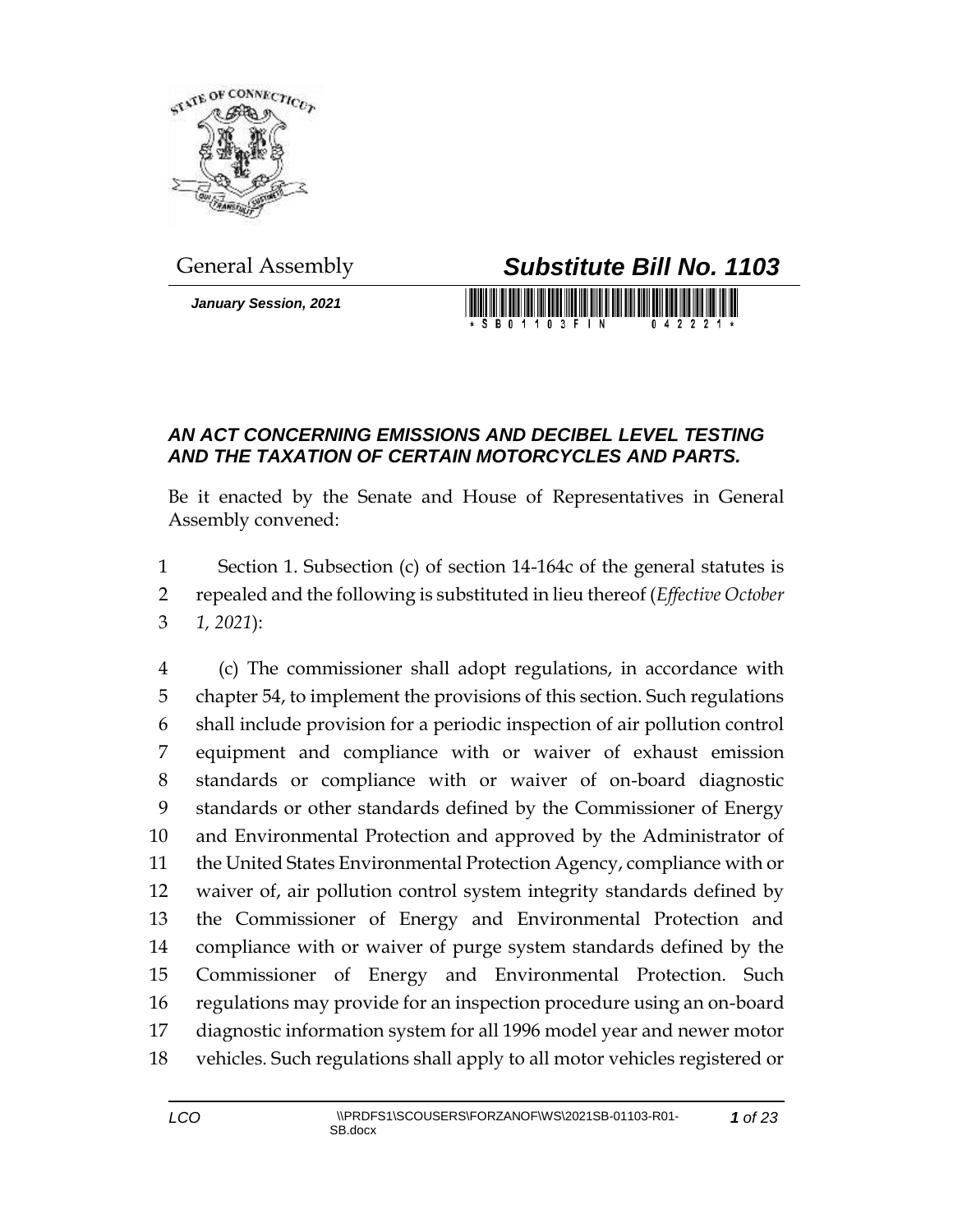which will be registered in this state except: (1) Vehicles having a gross weight of more than ten thousand pounds; (2) vehicles powered by electricity; (3) bicycles with motors attached; (4) **[**motorcycles; (5)**]** vehicles operating with a temporary registration; **[**(6)**]** (5) vehicles manufactured twenty-five or more years ago; **[**(7)**]** (6) new vehicles at the time of initial registration; **[**(8)**]** (7) vehicles registered but not designed primarily for highway use; **[**(9)**]** (8) farm vehicles, as defined in subsection (q) of section 14-49; **[**(10)**]** (9) diesel-powered type II school buses; **[**(11)**]** (10) a vehicle operated by a licensed dealer or repairer either to or from a location of the purchase or sale of such vehicle or for the purpose of obtaining an official emissions or safety inspection; **[**(12)**]** (11) vehicles that have met the inspection requirements of section 14- 103a and are registered by the commissioner as composite vehicles; **[**(13)**]** (12) electric bicycles, as defined in section 14-1; or **[**(14)**]** (13) electric foot scooters, as defined in section 14-1. On and after July 1, 2002, such regulations shall exempt from the periodic inspection requirement any vehicle four or less model years of age, beginning with model year 2003 and the previous three model years, provided that such exemption shall lapse upon a finding by the Administrator of the United States Environmental Protection Agency or by the Secretary of the United States Department of Transportation that such exemption causes the state to violate applicable federal environmental or transportation planning requirements. Notwithstanding any provisions of this subsection, the commissioner may require an initial emissions inspection and compliance or waiver prior to registration of a new motor vehicle. If the Commissioner of Energy and Environmental Protection finds that it is necessary to inspect motor vehicles **[**which**]** that are exempt under subdivision (1) **[**or (4)**]** of this subsection **[**,**]** or motor vehicles that are four or less model years of age in order to achieve compliance with federal law concerning emission reduction requirements, the Commissioner of Motor Vehicles may adopt regulations, in accordance with the provisions of chapter 54, to require the inspection of **[**motorcycles,**]** designated motor vehicles having a gross weight of more than ten thousand pounds or motor vehicles four or less model years of age.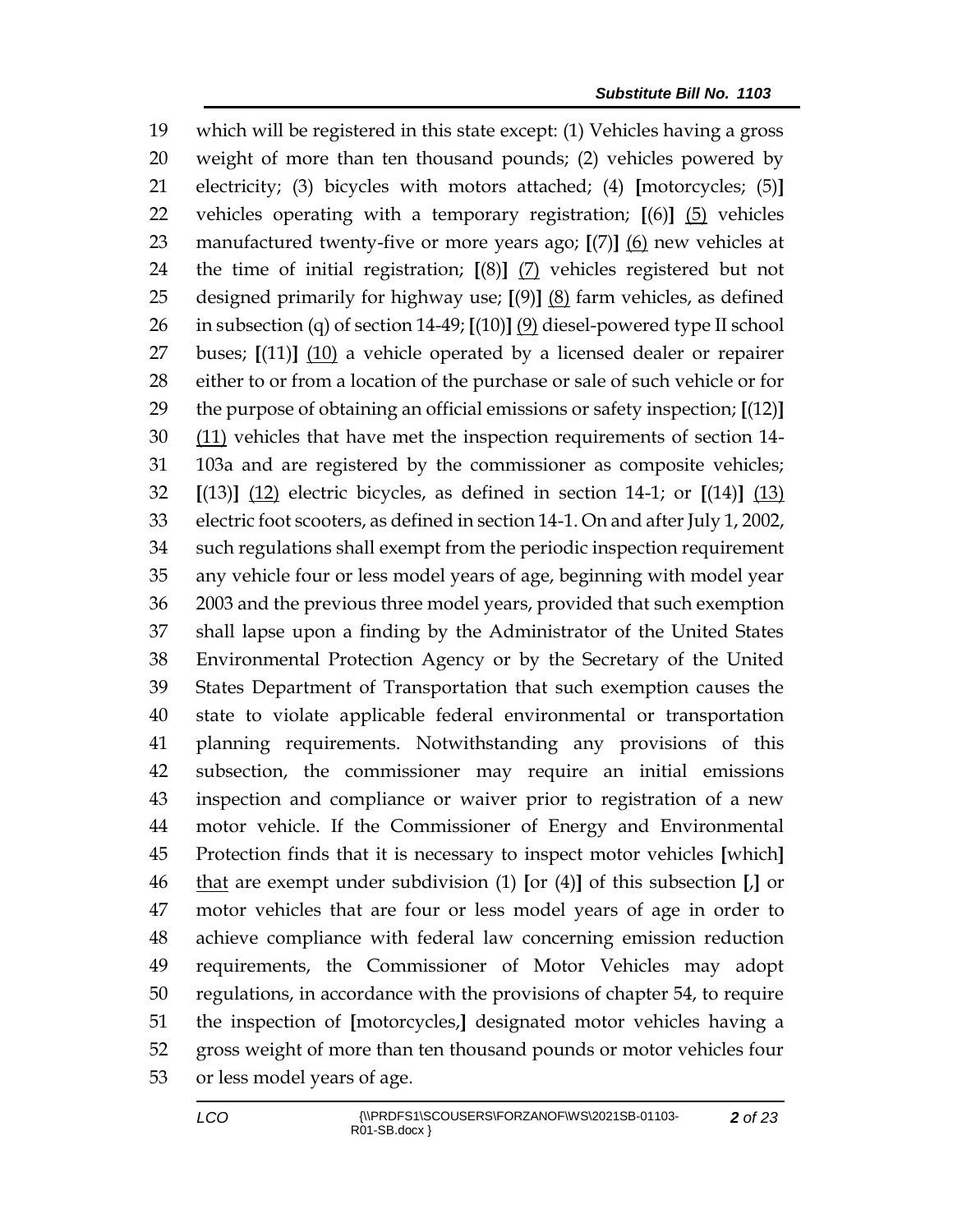Sec. 2. (NEW) (*Effective October 1, 2021*) (a) (1) In addition to the requirements under subsection (c) of section 14-164c of the general statutes, as amended by this act, and any regulations adopted thereunder regarding periodic inspection of air pollution control equipment, exhaust emission standards, air pollution control system integrity standards and purge system standards, each motor vehicle, as defined in section 14-1 of the general statutes, that is subject to such requirements shall undergo periodic inspection of the maximum decibel level produced by such vehicle. Such decibel level inspection shall be conducted at the time a motor vehicle is presented for inspection pursuant to subsection (c) of section 14-164c of the general statutes, as amended by this act.

 (2) The maximum decibel level for a motor vehicle shall not exceed the maximum decibel level permitted pursuant to section 14-80a of the general statutes and any regulations adopted thereunder, when the decibel level is measured in accordance with the provisions of subsection (c) of section 14-80a of the general statutes. (b) The Commissioner of Energy and Environmental Protection shall consult with the Commissioner of Motor Vehicles and furnish the commissioner with technical information, including testing techniques, standards and instructions for (1) emission control features and equipment for motorcycles, and (2) decibel level inspections for motor vehicles. Such standards shall be consistent with provisions of federal law, if any, relating to control of emissions from the motorcycles concerned or any regulations adopted by the Commissioner of Energy and Environmental Protection or to maximum decibel levels for the motor vehicles concerned. Such standards shall be periodically reviewed by the Commissioner of Energy and Environmental Protection and revised, if necessary, to achieve the objectives of the motorcycle emission inspection program and the motor vehicle decibel level inspection program.

 (c) The Commissioner of Motor Vehicles may enter into a negotiated inspection agreement or agreement with an independent contractor or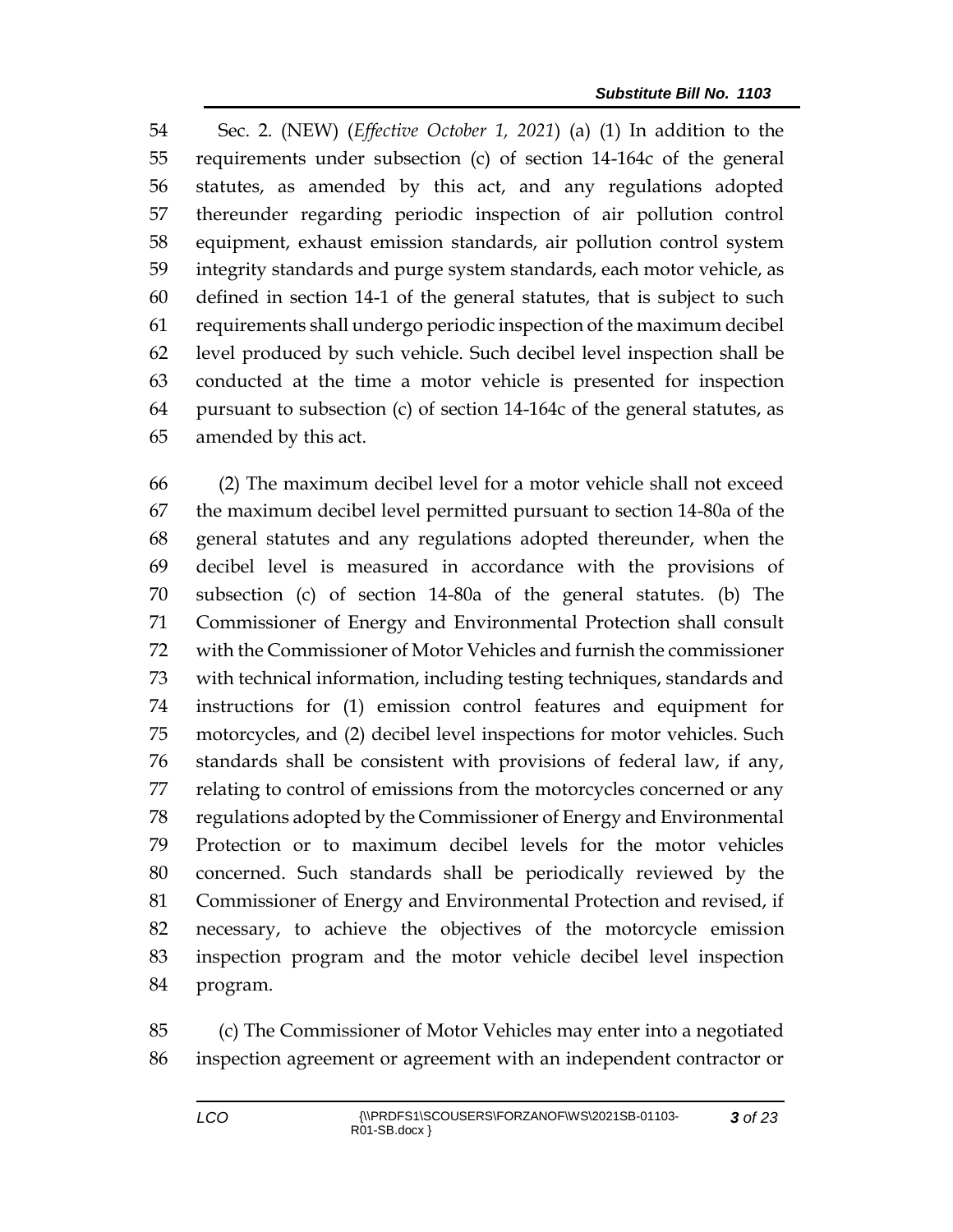contractors, in accordance with the provisions of section 14-164c of the general statutes, as amended by this act, to provide for the leasing, construction, equipping, maintenance or operation of a system of official emissions inspection stations in such numbers and locations as may be required to provide motorcycle owners reasonably convenient access to inspection facilities and motor vehicle owners reasonably convenient access to decibel level inspection. The commissioner may amend any negotiated inspection agreement entered into with an independent contractor or contractors, pursuant to section 14-164c of the general statutes, as amended by this act, to allow an existing inspection facility to provide emissions inspection services to motorcycle owners and decibel level inspection services to motor vehicle owners. Any such contractor and inspection facility under this subsection shall be subject to and comply with the applicable provisions set forth in section 14-164c of the general statutes, as amended by this act.

 (d) (1) The Commissioner of Motor Vehicles, with approval of the Secretary of the Office of Policy and Management, shall establish, and from time to time modify, the inspection fees, not to exceed twenty dollars for each biennial inspection or reinspection required pursuant to this section for the inspection of emission control features and equipment for motorcycles. The commissioner may establish, and from time to time modify, an additional fee for the inspection of the decibel levels of motor vehicles, provided such fee does not exceed the fee for a biennial inspection or reinspection required for emission controls features and equipment. Such fees shall be paid in a manner prescribed by the commissioner. If the costs to the state of the inspection program, including administrative costs and payments to any independent contractor, exceed the income from such fees, such excess costs shall be borne by the state.

 (2) Any person whose vehicle has been inspected at an official emissions inspection station shall, if such vehicle is found not to comply with any required standards, have the vehicle repaired and have the right within sixty consecutive calendar days to return such vehicle to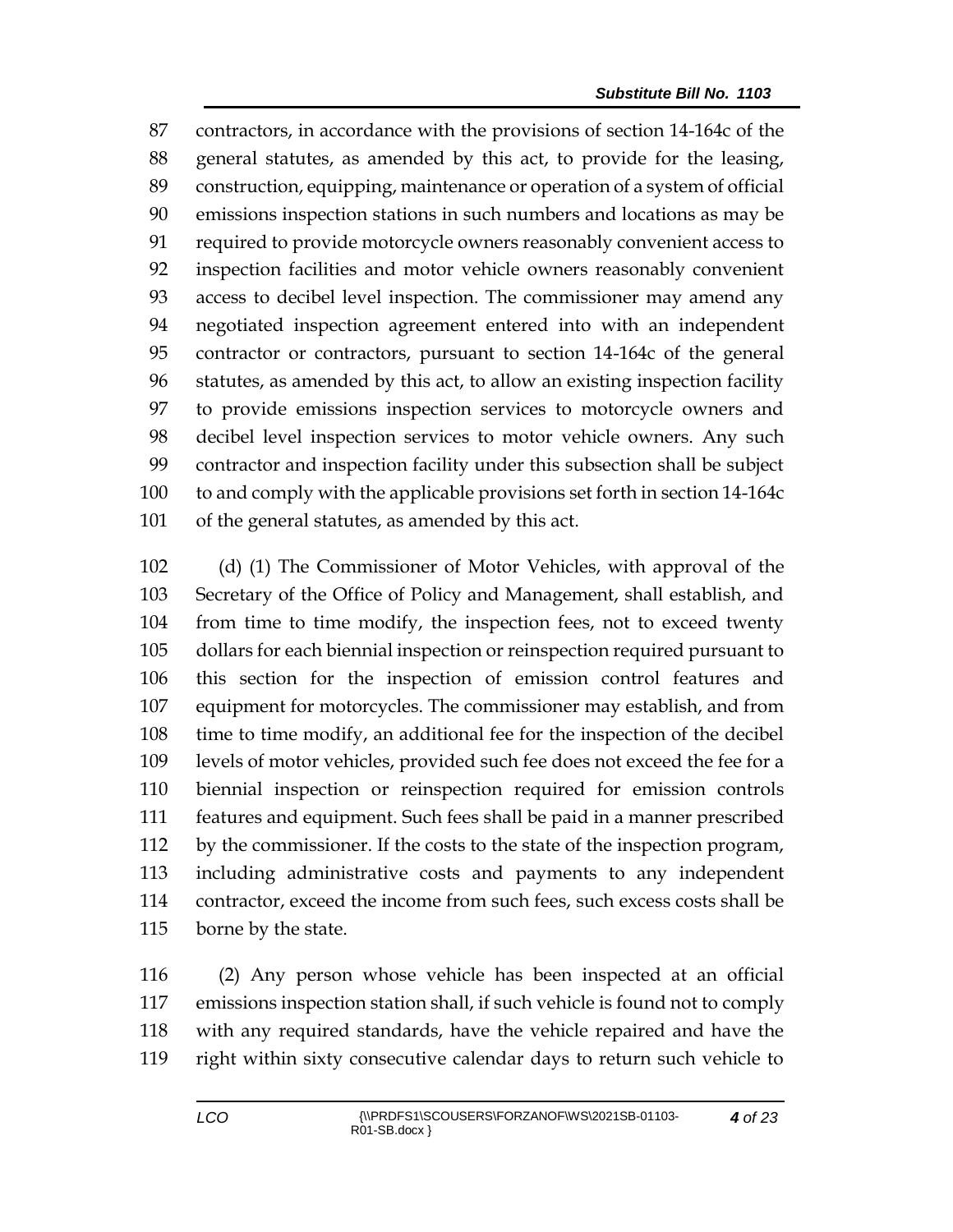the same official emissions inspection station for one reinspection without charge, provided, where the sixtieth day falls on a Sunday, legal holiday or a day on which the commissioner has established that special circumstances or conditions exist that have caused emissions inspection to be impracticable, such person may return such vehicle for reinspection on the next day. The commissioner shall assess a late fee of twenty dollars against the owner of a motor vehicle that has not presented such motor vehicle for an emissions inspection within thirty days following the expiration date of the assigned inspection period, or that has not presented such motor vehicle for a reinspection within sixty days following a test failure, or both. The commissioner may waive such late fee when it is proven to the commissioner's satisfaction that the failure to have the vehicle inspected within thirty days of the assigned inspection period or during the sixty-day reinspection period was due to exigent circumstances. If ownership of the motor vehicle has been transferred, the new owner shall have such motor vehicle inspected within thirty days of the registration of such motor vehicle. After the expiration of such thirty-day period, the commissioner shall require the payment of the late fee specified in this subdivision. If the thirtieth day falls on a Sunday, legal holiday or a day on which the commissioner has established that special circumstances or conditions exist that have caused emissions inspection to be impracticable, such vehicle may be inspected on the next day and no late fee shall be assessed.

 (e) The Commissioner of Motor Vehicles may adopt regulations, in accordance with the provisions of chapter 54 of the general statutes, to implement the provisions of this section.

 Sec. 3. (NEW) (*Effective October 1, 2021*) (a) No person shall fail to maintain in good working order or remove, dismantle or otherwise cause to be inoperative any equipment or feature of a motor vehicle that limits the maximum decibel level produced by such motor vehicle to a level that is equal to or below the maximum decibel level permitted pursuant to section 14-80a of the general statutes and any regulations adopted thereunder. Any such failure to maintain in good working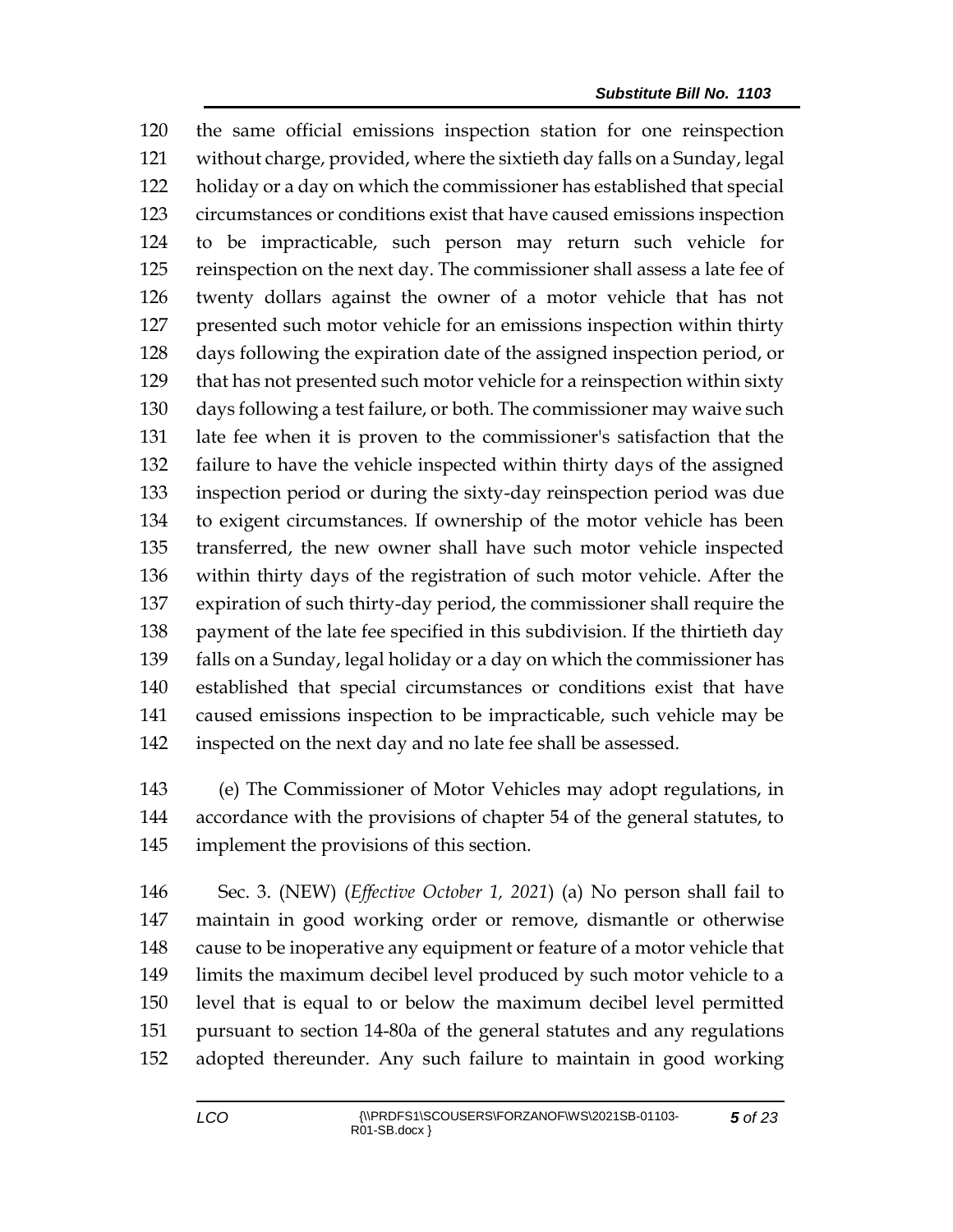order or removal, dismantling or causing of inoperability shall subject the owner thereof to revocation of registration for such vehicle by the Commissioner of Motor Vehicles unless all parts and equipment constituting elements of decibel control have been made operable and in good working order within sixty days of notice by said commissioner of such violation. Any such failure shall be considered a failure to comply with the periodic inspection requirements established under subsection (a) of section 2 of this act. As used in this section, "motor vehicle" has the same meaning as provided in section 14-1 of the general statutes.

 (b) No motor vehicle subject to the inspection requirements of section 2 of this act shall be operated upon the highways of this state unless such vehicle has been presented for inspection in accordance with a schedule for inspection and compliance as established by the commissioner. The commissioner shall grant waivers from compliance with standards for vehicles that fail any required inspection and require an unreasonable cost of repair, as determined by the commissioner, to bring the vehicle into compliance. The commissioner may determine compliance of a vehicle that has failed a decibel level retest by means of a complete physical and functional diagnosis and inspection of the vehicle, showing that no additional noise-related repairs are needed. An extension of time, not to exceed the period of inspection frequency, may be granted to obtain needed repairs on a vehicle in the case of economic hardship of the owner. Only one such extension may be granted for any vehicle.

 (c) No motor vehicle dealer licensed under section 14-52 of the general statutes shall sell any motor vehicle unless such motor vehicle (1) is in compliance with subsections (a) and (b) of section 2 of this act and any regulations adopted under section 2 of this act, and (2) has passed an emissions and decibel level inspection conducted in accordance with said subsections and regulations. No person, firm or corporation shall operate or allow to be operated any motor vehicle that has not been inspected and found to be in compliance with the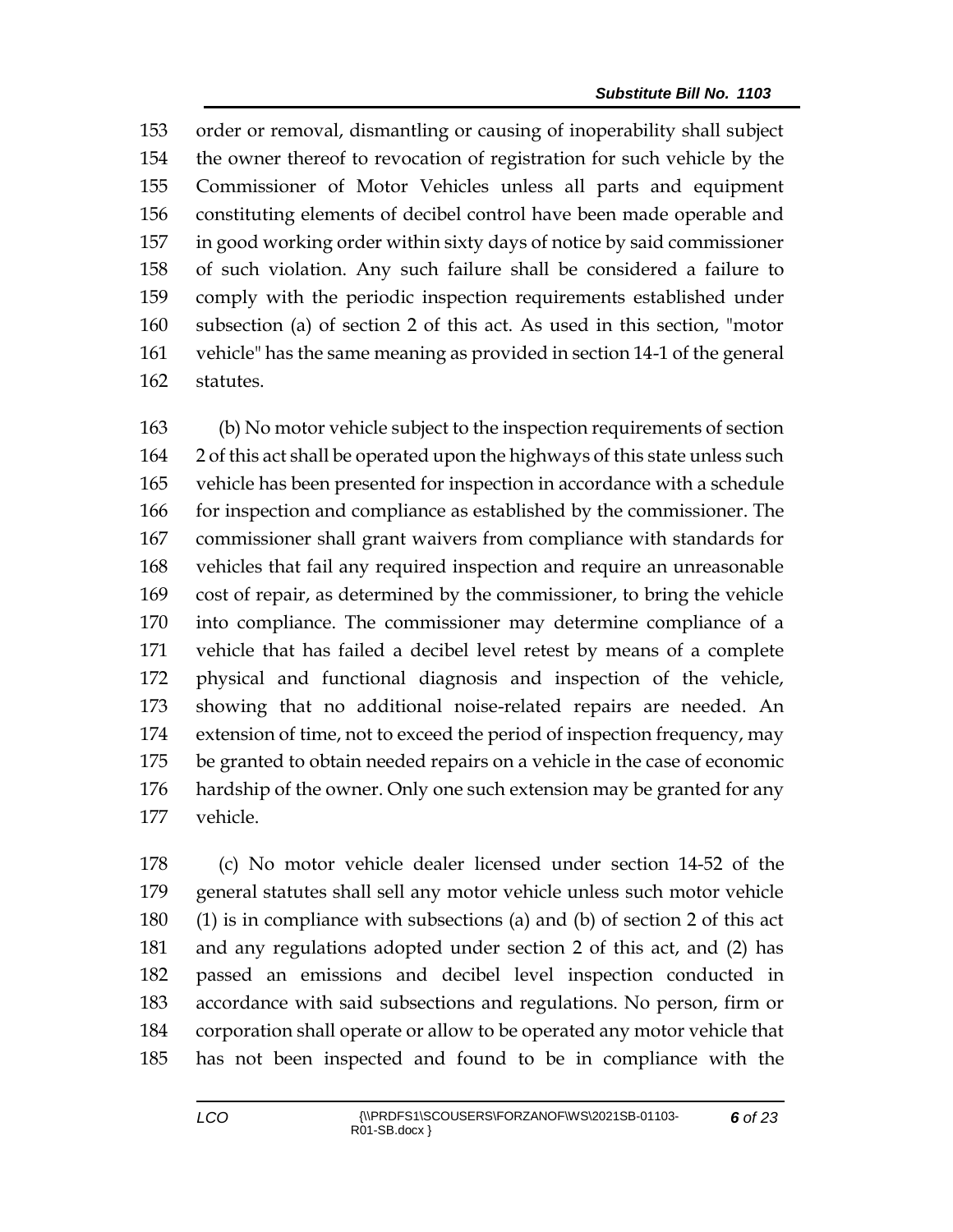provisions of section 2 of this act and any regulations adopted thereunder. Operation in violation of said subsections or regulations shall be an infraction for each violation, except that the fine for a first violation shall be fifty dollars. The commissioner may deny the issuance of registration to the owner of a motor vehicle, or the renewal of registration to any such owner, or suspend or revoke any registration that has been issued, if such motor vehicle is not in compliance with the inspection requirements of section 2 of this act, or such owner has failed to pay any fee required by the provisions of section 2 of this act.

 (d) Each motor vehicle dealer shall include with each sales tax return filed with the Department of Revenue Services a statement attesting that each motor vehicle sold during the period for which such return is filed was in compliance with the provisions of subdivision (2) of subsection (a) of section 2 of this act at the time of the sale.

 (e) The commissioner may adopt regulations, in accordance with the provisions of chapter 54 of the general statutes, to implement the provisions of this section.

 Sec. 4. Section 22a-6a of the general statutes is repealed and the following is substituted in lieu thereof (*Effective October 1, 2021*):

 (a) Any person who knowingly or negligently violates any provision of section 14-100b, **[**or**]** 14-164c, as amended by this act, or section 2 of this act, subdivision (3) of subsection (b) of section 15-121, section 15- 171, 15-172, 15-175, 22a-5, 22a-6 or 22a-7, chapter 440, chapter 441, section 22a-69 or 22a-74, subsection (b) of section 22a-134p, section 22a- 162, 22a-171, 22a-174, 22a-175, 22a-177, 22a-178, 22a-181, 22a-183, 22a- 184, 22a-190, 22a-208, 22a-208a, 22a-209, 22a-213, 22a-220, 22a-225, 22a- 231, 22a-336, 22a-342, 22a-345, 22a-346, 22a-347, 22a-349a, 22a-358, 22a- 359, 22a-361, 22a-362, 22a-365 to 22a-379, inclusive, 22a-401 to 22a-411, inclusive, 22a-416, 22a-417, 22a-424 to 22a-433, inclusive, 22a-447, 22a- 449, 22a-450, 22a-451, 22a-454, 22a-458, 22a-461, 22a-462 or 22a-471, or any regulation, order or permit adopted or issued thereunder by the Commissioner of Energy and Environmental Protection shall be liable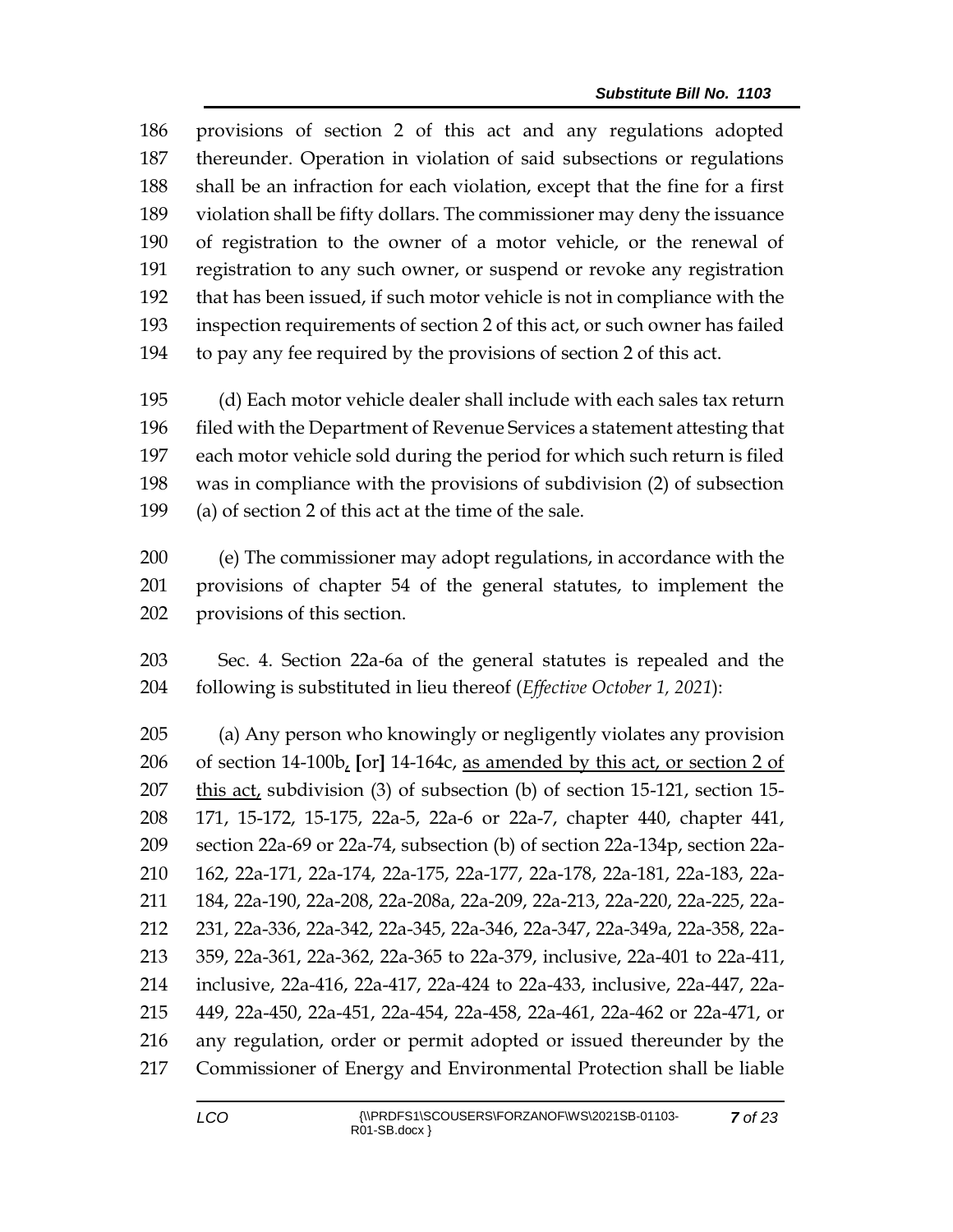to the state for the reasonable costs and expenses of the state in detecting, investigating, controlling and abating such violation. Such person shall also be liable to the state for the reasonable costs and expenses of the state in restoring the air, waters, lands and other natural resources of the state, including plant, wild animal and aquatic life to their former condition insofar as practicable and reasonable, or, if restoration is not practicable or reasonable, for any damage, temporary or permanent, caused by such violation to the air, waters, lands or other natural resources of the state, including plant, wild animal and aquatic life and to the public trust therein. Institution of a suit to recover for such damage, costs and expenses shall not preclude the application of any other remedies.

 (b) Whenever two or more persons knowingly or negligently violate any provision of section 14-100b, **[**or**]** 14-164c, as amended by this act, or section 2 of this act, subdivision (3) of subsection (b) of section 15-121, section 15-171, 15-172, 15-175, 22a-5, 22a-6 or 22a-7, chapter 440, chapter 441, subsection (b) of section 22a-134p, section 22a-162, 22a-171, 22a-174, 22a-175, 22a-177, 22a-178, 22a-181, 22a-183, 22a-184, 22a-190, 22a-208, 22a-208a, 22a-209, 22a-213, 22a-220, 22a-225, 22a-231, 22a-336, 22a-342, 22a-345, 22a-346, 22a-347, 22a-349a, 22a-358, 22a-359, 22a-361, 22a-362, 22a-365 to 22a-379, inclusive, 22a-401 to 22a-411, inclusive, 22a-416, 22a- 417, 22a-424 to 22a-433, inclusive, 22a-447, 22a-449, 22a-450, 22a-451, 22a-454, 22a-458, 22a-461, 22a-462 or 22a-471, or any regulation, order or permit adopted or issued thereunder by the commissioner and responsibility for the damage caused thereby is not reasonably apportionable, such persons shall, subject to a right of equal contribution, be jointly and severally liable under this section.

 (c) Any person whose acts outside Connecticut contribute to environmental damage in Connecticut shall be subject to suit under this section if such person is subject to in personam jurisdiction within this 248 state pursuant to section 52-59b, or if such person, in person or through an agent, expects or should reasonably expect his acts outside this state to have an effect upon the environment in this state and process upon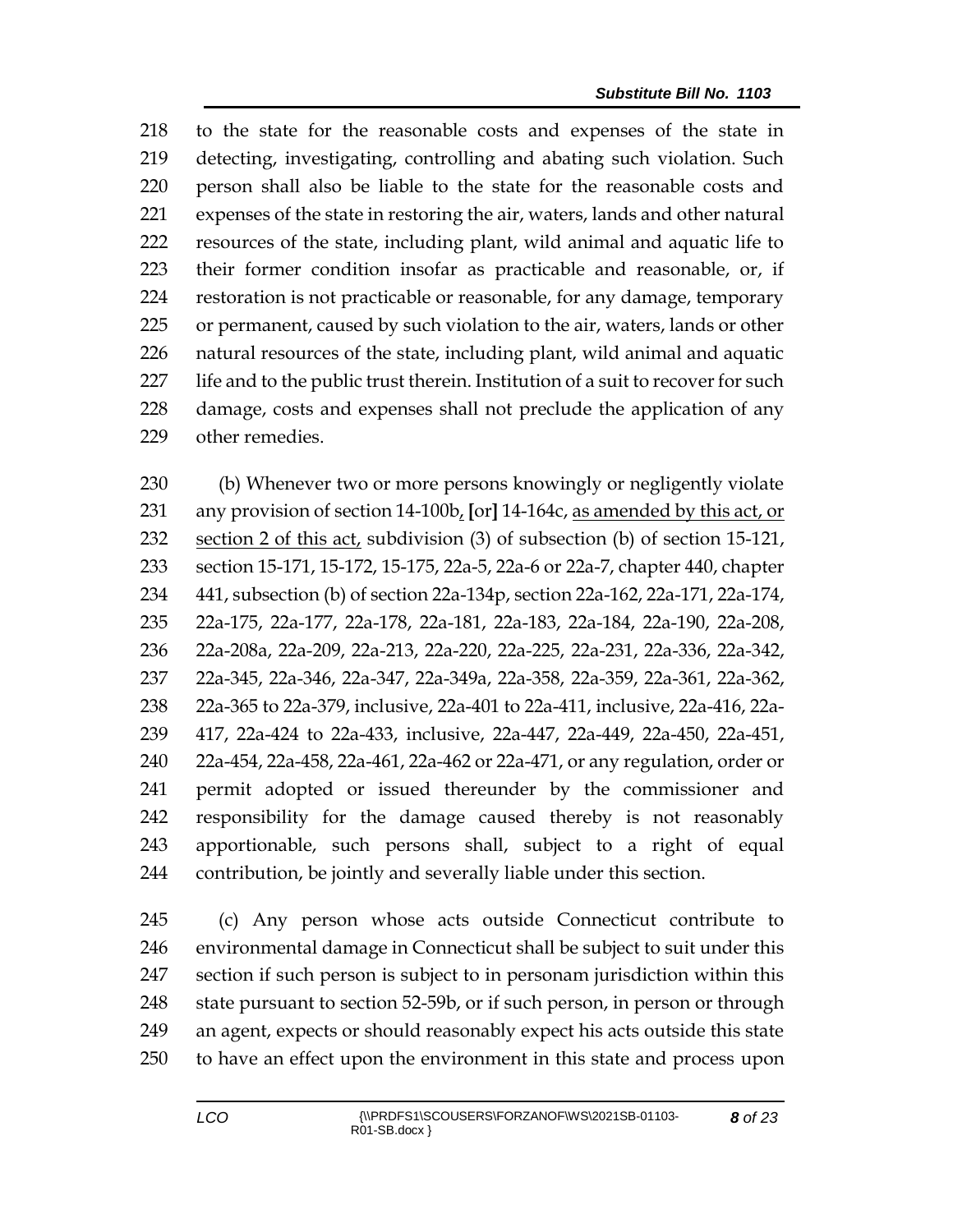any such person shall be served in the manner set forth in section 52- 59b.

 Sec. 5. Subsection (a) of section 22a-6b of the general statutes is repealed and the following is substituted in lieu thereof (*Effective October 1, 2021*):

 (a) The Commissioner of Energy and Environmental Protection shall adopt regulations, in accordance with the provisions of chapter 54, to establish a schedule setting forth the amounts, or the ranges of amounts, or a method for calculating the amount of the civil penalties which may become due under this section. Such schedule or method may be amended from time to time in the same manner as for adoption provided any such regulations which become effective after July 1, 1993, shall only apply to violations which occur after said date. The civil penalties established for each violation shall be of such amount as to insure immediate and continued compliance with applicable laws, regulations, orders and permits. Such civil penalties shall not exceed the following amounts:

 (1) For failure to file any registration, other than a registration for a general permit, for failure to file any plan, report or record, or any application for a permit, for failure to obtain any certification, for failure to display any registration, permit or order, or file any other information required pursuant to any provision of section 14-100b or 14-164c, subdivision (3) of subsection (b) of section 15-121, section 15-171, 15-172, 15-175, 22a-5, 22a-6, 22a-7, 22a-32, 22a-39 or 22a-42a, 22a-45a, chapter 441, sections 22a-134 to 22a-134d, inclusive, subsection (b) of section 22a- 134p, section 22a-171, 22a-174, 22a-175, 22a-177, 22a-178, 22a-181, 22a- 183, 22a-184, 22a-208, 22a-208a, 22a-209, 22a-213, 22a-220, 22a-231, 22a- 245a, 22a-336, 22a-342, 22a-345, 22a-346, 22a-347, 22a-349a, 22a-354p, 22a-358, 22a-359, 22a-361, 22a-362, 22a-368, 22a-401 to 22a-405, inclusive, 22a-411, 22a-411a, 22a-416, 22a-417, 22a-424 to 22a-433, inclusive, 22a- 447, 22a-449, 22a-450, 22a-451, 22a-454, 22a-458, 22a-461, 22a-462 or 22a-282 471, or any regulation, order or permit adopted or issued thereunder by the commissioner, and for other violations of similar character as set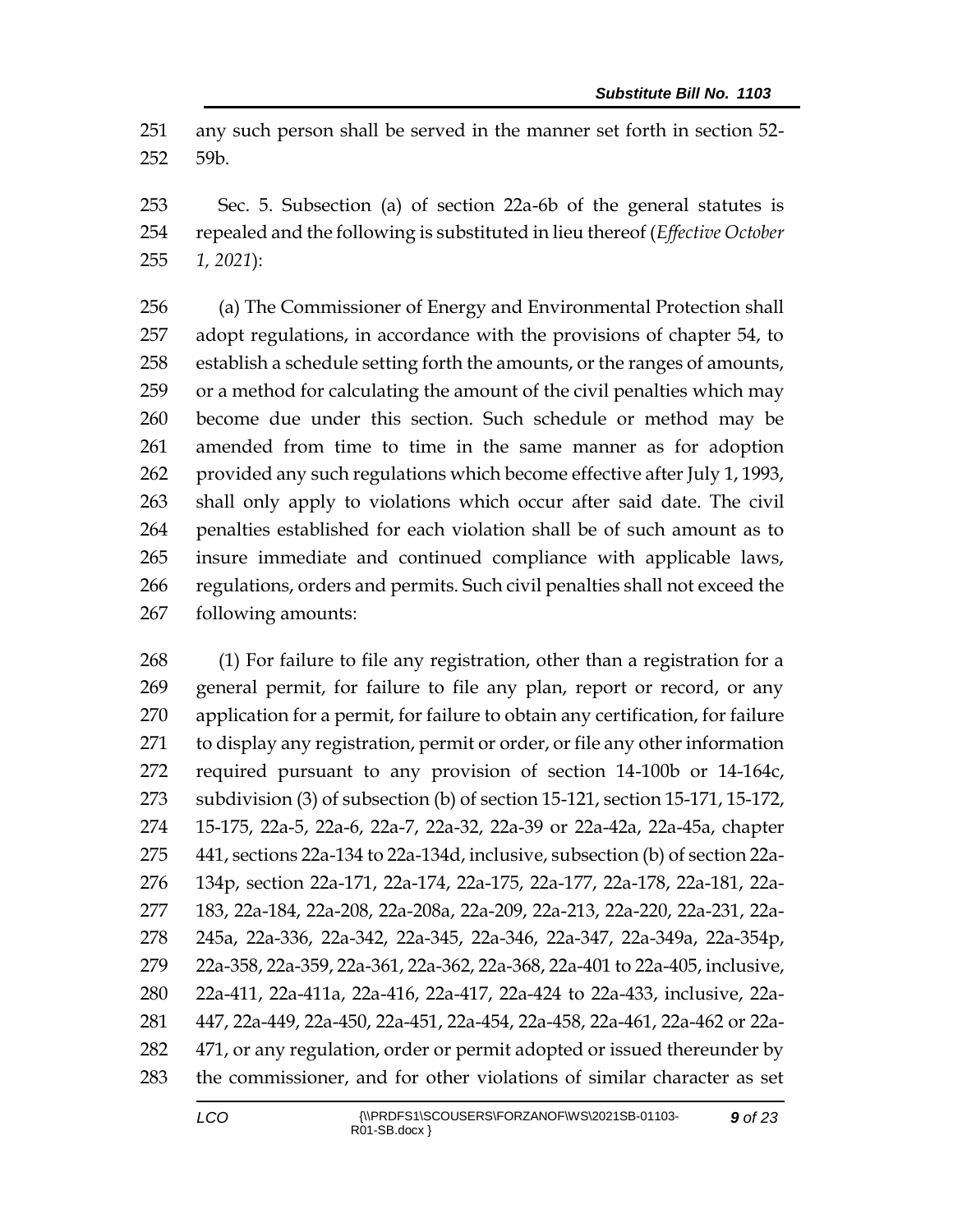forth in such schedule or schedules, no more than one thousand dollars for said violation and in addition no more than one hundred dollars for each day during which such violation continues;

 (2) For deposit, placement, removal, disposal, discharge or emission of any material or substance or electromagnetic radiation or the causing of, engaging in or maintaining of any condition or activity in violation of any provision of section 14-100b, **[**or**]** 14-164c or section 2 of this act, subdivision (3) of subsection (b) of section 15-121, section 15-171, 15-172, 15-175, 22a-5, 22a-6, 22a-7, 22a-32, 22a-39 or 22a-42a, 22a-45a, chapter 441, sections 22a-134 to 22a-134d, inclusive, section 22a-69 or 22a-74, subsection (b) of section 22a-134p, section 22a-162, 22a-171, 22a-174, 22a- 175, 22a-177, 22a-178, 22a-181, 22a-183, 22a-184, 22a-190, 22a-208, 22a- 208a, 22a-209, 22a-213, 22a-220, 22a-336, 22a-342, 22a-345, 22a-346, 22a- 347, 22a-349a, 22a-354p, 22a-358, 22a-359, 22a-361, 22a-362, 22a-368, 22a- 401 to 22a-405, inclusive, 22a-411, 22a-411a, 22a-416, 22a-417, 22a-424 to 22a-433, inclusive, 22a-447, 22a-449, 22a-450, 22a-451, 22a-454, 22a-458, 22a-461, 22a-462 or 22a-471, or any regulation, order or permit adopted thereunder by the commissioner, and for other violations of similar character as set forth in such schedule or schedules, no more than twenty-five thousand dollars for said violation for each day during which such violation continues;

 (3) For violation of the terms of any final order of the commissioner, except final orders under subsection (d) of this section and emergency orders and cease and desist orders as set forth in subdivision (4) of this subsection, for violation of the terms of any permit issued by the commissioner, and for other violations of similar character as set forth in such schedule or schedules, no more than twenty-five thousand dollars for said violation for each day during which such violation continues;

 (4) For violation of any emergency order or cease and desist order of the commissioner, and for other violations of similar character as set forth in such schedule or schedules, no more than twenty-five thousand dollars for said violation for each day during which such violation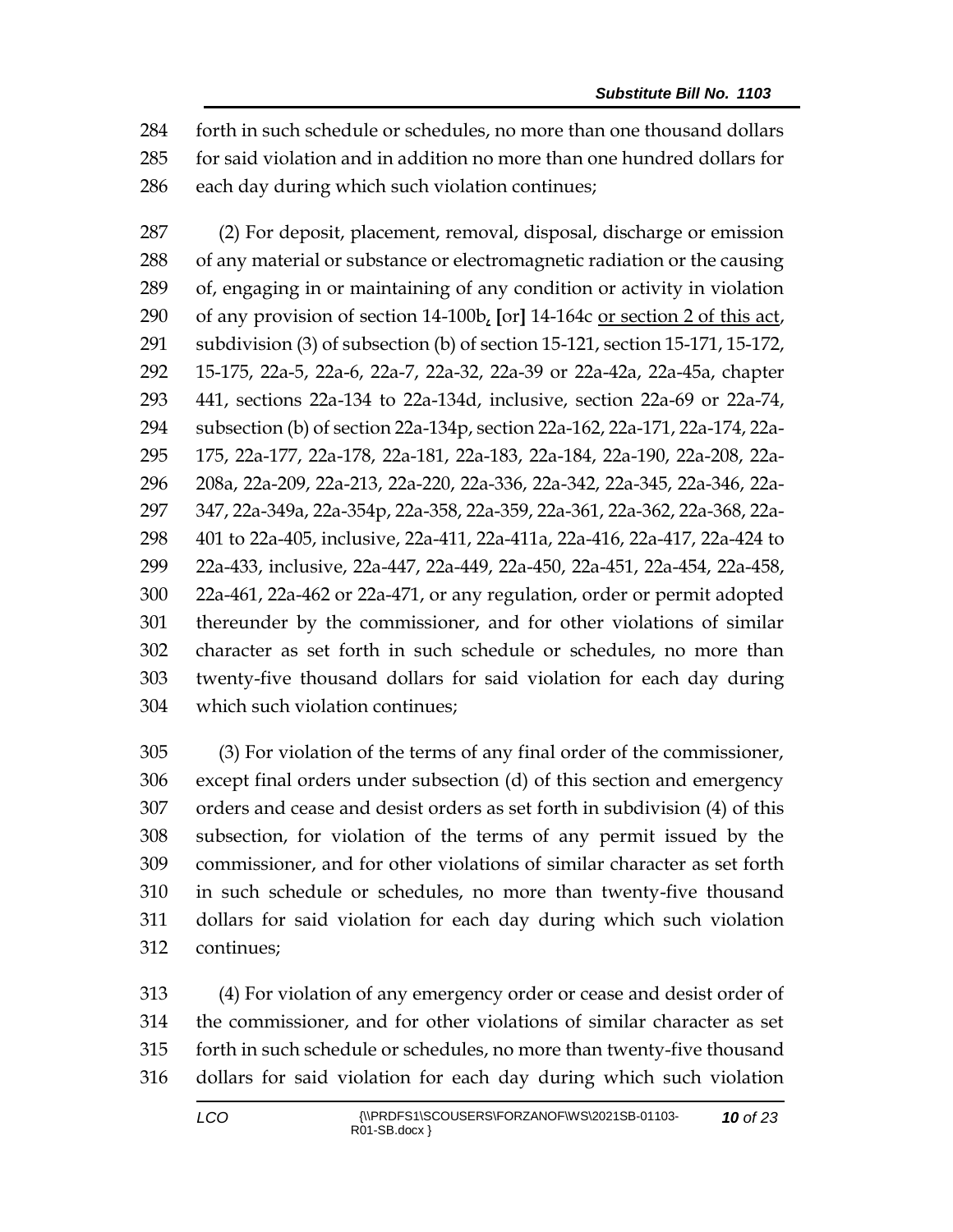continues;

 (5) For failure to make an immediate report required pursuant to subdivision (3) of subsection (a) of section 22a-135, or a report required by the department pursuant to subsection (b) of section 22a-135, no more than twenty-five thousand dollars per violation per day;

 (6) For violation of any provision of the state's hazardous waste program, no more than twenty-five thousand dollars per violation per day;

 (7) For wilful violation of any condition imposed pursuant to section 26-313 which leads to the destruction of, or harm to, any rare, threatened or endangered species, no more than ten thousand dollars per violation per day;

 (8) For violation of any provision of sections 22a-608 to 22a-611, inclusive, no more than the amount established by Section 325 of the Emergency Planning and Community Right-To-Know Act of 1986 (42 USC 11001 et seq.) for a violation of Section 302, 304 or 311 to 313, inclusive, of said act.

 Sec. 6. Section 22a-9 of the general statutes is repealed and the following is substituted in lieu thereof (*Effective October 1, 2021*):

 The commissioner shall act as the official agent of the state in all matters affecting the purposes of this title and sections 2-20a, 5-238a, subsection (c) of section 7-131a, sections 7-131e, 7-131f, subsection (a) of section 7-131g, sections 7-131i, 7-131*l*, subsection (a) of section 10-409, subdivisions (51) and (52) of section 12-81, subdivisions (21) and (22) of section 12-412, subsections (a) and (b) of section 13a-94, sections 13a- 142a, 13b-56, 13b-57, 14-100b, 14-164c, as amended by this act, section 2 of this act, chapter 268, sections 16a-103, 22-91c, 22-91e, subsections (b) and (c) of section 22a-148, section 22a-150, subdivisions (2) and (3) of section 22a-151, sections 22a-153, 22a-154, 22a-155, 22a-158, chapter 446c, sections 22a-295, 22a-300, 22a-308, 22a-416, chapters 446h to 446k, inclusive, chapters 447 and 448, sections 23-35, 23-37a, 23-41, chapter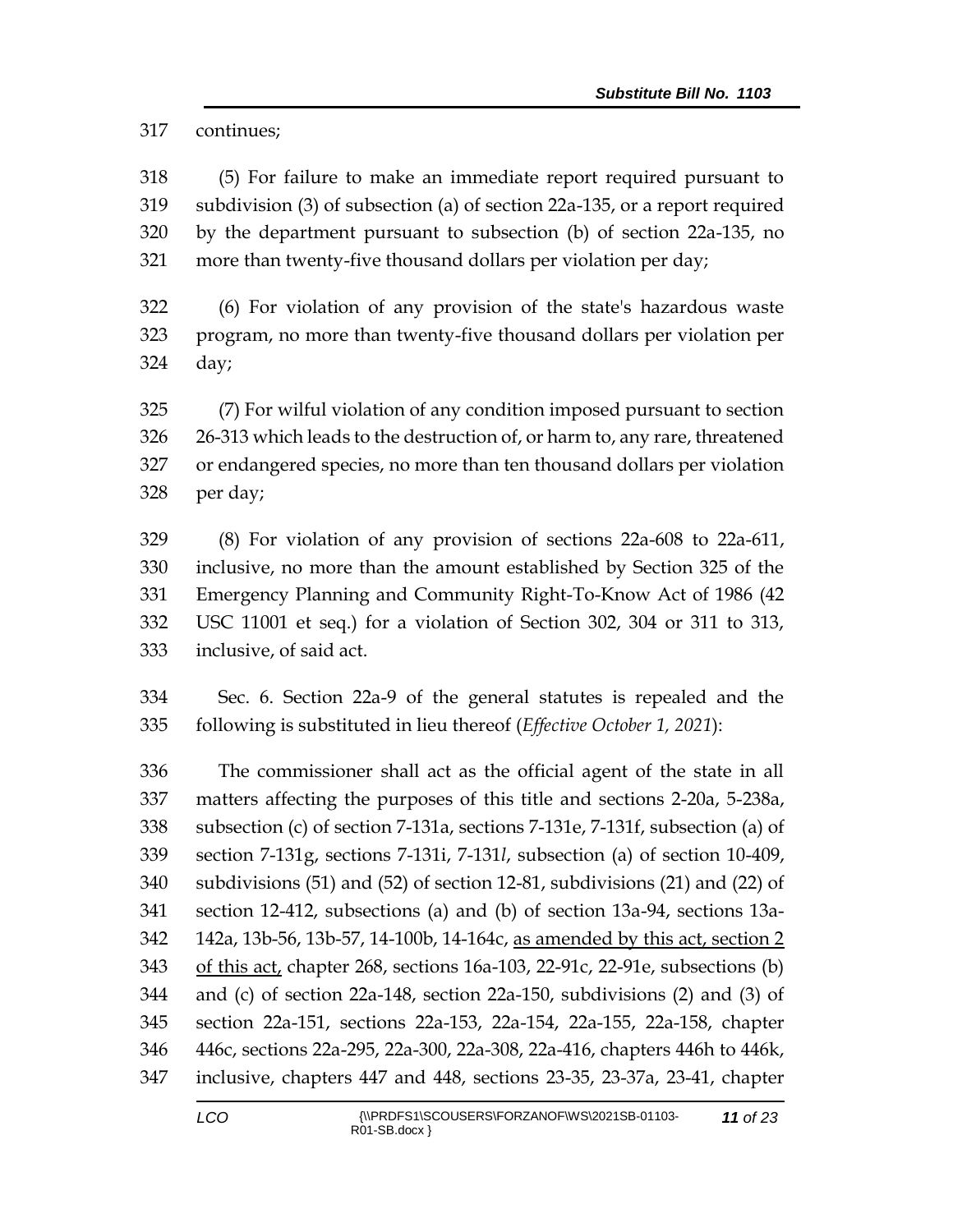462, section 25-34, chapter 477, subsection (b) of section 25-128, subsection (a) of section 25-131, chapters 490 and 491 and sections 26- 257, 26-297, 26-303 and 47-46a, under any federal laws now or hereafter to be enacted and as the official agent of any municipality, district, region or authority or other recognized legal entity in connection with the grant or advance of any federal or other funds or credits to the state or through the state, to its political subdivisions.

 Sec. 7. Subdivision (1) of subsection (a) of section 12-431 of the general statutes is repealed and the following is substituted in lieu thereof (*Effective October 1, 2021, and applicable to sales occurring on or after October 1, 2021*):

 (a) (1) (A) Except as otherwise provided in subdivision (2) or (3) of this subsection, in case of the purchase of any motor vehicle, snowmobile, vessel or aircraft other than from a licensed motor vehicle dealer or licensed motor vehicle lessor, a snowmobile dealer, a licensed marine dealer or a retailer of aircraft, respectively, the receipts therefrom shall not be included in the measure of the sales tax, but the purchaser thereof shall pay a use tax on the total purchase price thereof to the Commissioner of Revenue Services, as provided in section 12-411, as 367 amended by this act, in the case of tangible personal property purchased from a retailer, and, in the case of motor vehicles, vessels and snowmobiles, before obtaining an original or transferal registration, in accordance with regulations prescribed by the Commissioner of Revenue Services and on forms approved by the Commissioner of Revenue Services and the Commissioner of Motor Vehicles, and, in the case of aircraft, before obtaining an original or transferal registration, in accordance with regulations prescribed by the Commissioner of Revenue Services and on forms approved by the Commissioner of Revenue Services and the Commissioner of Transportation.

 (B) Each person, other than an employee of a licensed motor vehicle dealer or licensed motor vehicle lessor, who sells a motor vehicle shall provide to the purchaser of such motor vehicle a written statement attesting that such motor vehicle was in compliance with the provisions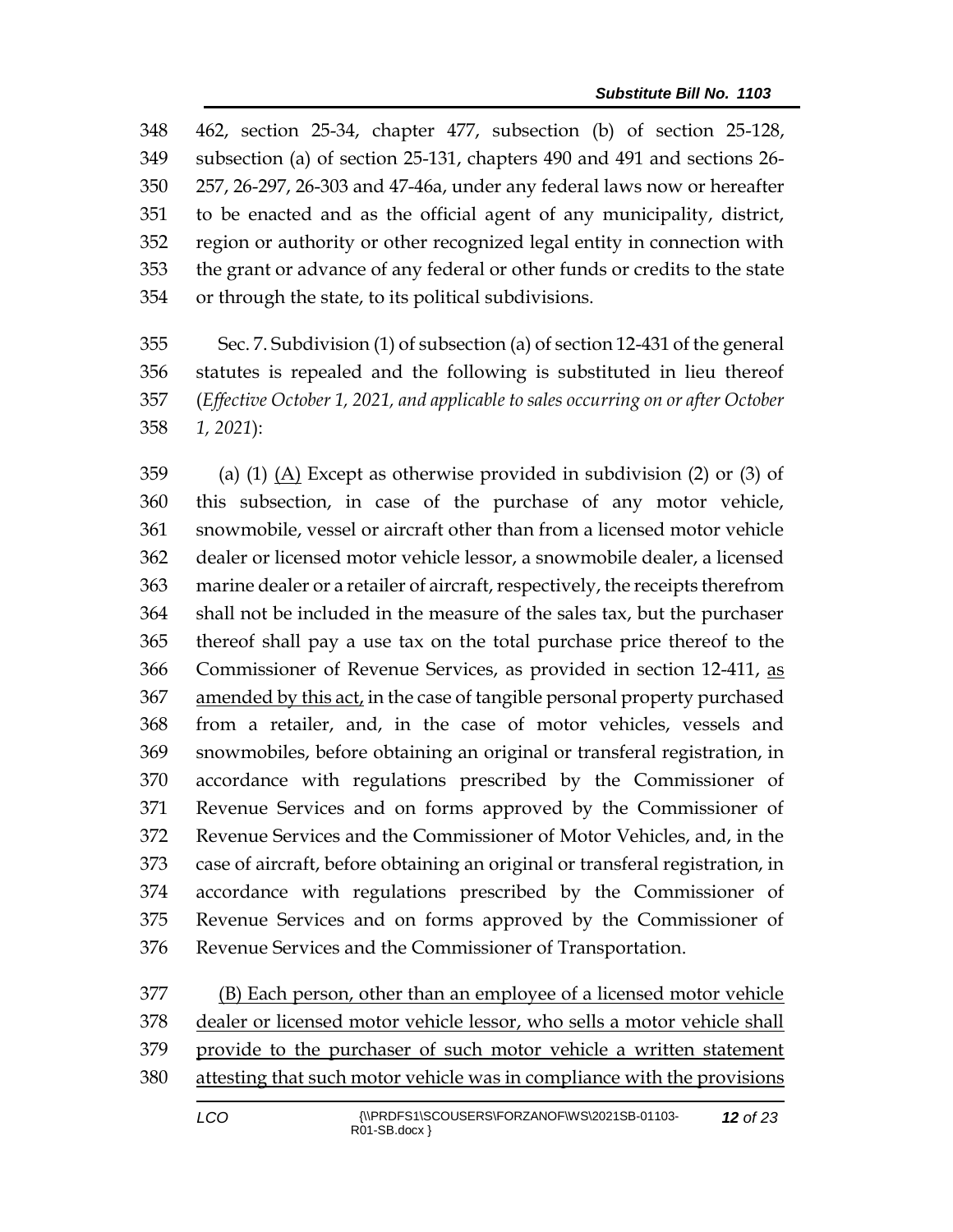381 of subdivision (2) of subsection (a) of section 2 of this act at the time of purchase. Such purchaser shall include a copy of such statement with the payment of the use tax pursuant to subparagraph (A) of this subdivision.

 Sec. 8. Subdivision (1) of section 12-408 of the general statutes is repealed and the following is substituted in lieu thereof (*Effective October 1, 2021, and applicable to sales occurring on or after October 1, 2021*):

 (1) (A) For the privilege of making any sales, as defined in subdivision (2) of subsection (a) of section 12-407, at retail, in this state for a consideration, a tax is hereby imposed on all retailers at the rate of six and thirty-five-hundredths per cent of the gross receipts of any retailer from the sale of all tangible personal property sold at retail or from the rendering of any services constituting a sale in accordance with subdivision (2) of subsection (a) of section 12-407, except, in lieu of said rate, the rates provided in subparagraphs (B) to **[**(I)**]** (J), inclusive, of this subdivision;

 (B) (i) At a rate of fifteen per cent with respect to each transfer of occupancy, from the total amount of rent received by a hotel or lodging house for the first period not exceeding thirty consecutive calendar days;

 (ii) At a rate of eleven per cent with respect to each transfer of occupancy, from the total amount of rent received by a bed and breakfast establishment for the first period not exceeding thirty consecutive calendar days;

 (C) With respect to the sale of a motor vehicle to any individual who is a member of the armed forces of the United States and is on full-time active duty in Connecticut and who is considered, under 50 App USC 574, a resident of another state, or to any such individual and the spouse thereof, at a rate of four and one-half per cent of the gross receipts of any retailer from such sales, provided such retailer requires and maintains a declaration by such individual, prescribed as to form by the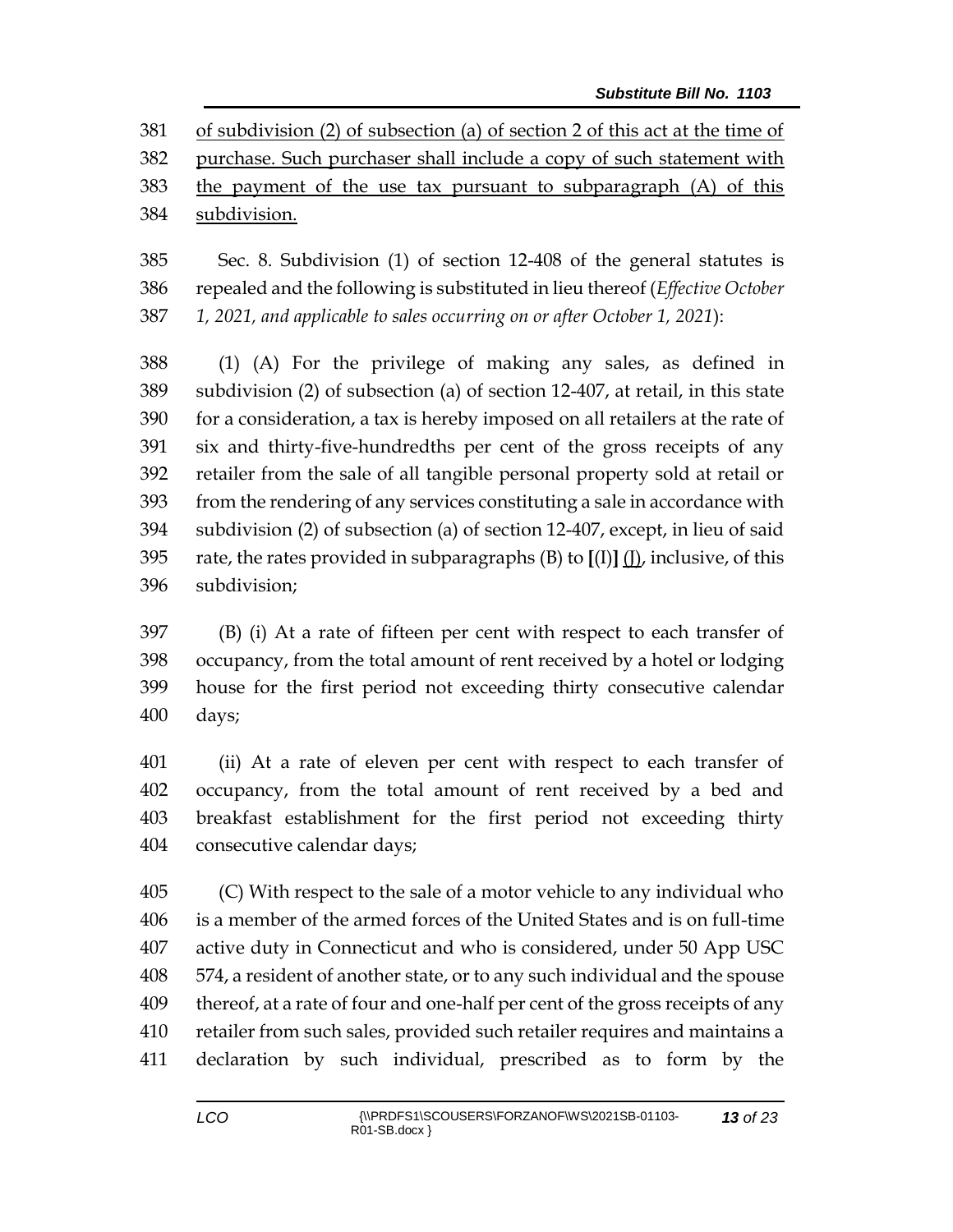commissioner and bearing notice to the effect that false statements made in such declaration are punishable, or other evidence, satisfactory to the commissioner, concerning the purchaser's state of residence under 50 App USC 574;

 (D) (i) With respect to the sales of computer and data processing services occurring on or after July 1, 2001, at the rate of one per cent, and (ii) with respect to sales of Internet access services, on and after July 1, 2001, such services shall be exempt from such tax;

 (E) (i) With respect to the sales of labor that is otherwise taxable under subparagraph (C) or (G) of subdivision (2) of subsection (a) of section 12-407 on existing vessels and repair or maintenance services on vessels occurring on and after July 1, 1999, such services shall be exempt from such tax;

 (ii) With respect to the sale of a vessel, a motor for a vessel or a trailer used for transporting a vessel, at the rate of two and ninety-nine- hundredths per cent, except that the sale of a vessel shall be exempt from such tax if such vessel is docked in this state for sixty or fewer days in a calendar year;

 (iii) With respect to the sale of dyed diesel fuel, as defined in subsection (d) of section 12-487, sold by a marine fuel dock exclusively for marine purposes, at the rate of two and ninety-nine-hundredths per cent;

 (F) With respect to patient care services for which payment is received by the hospital on or after July 1, 1999, and prior to July 1, 2001, at the rate of five and three-fourths per cent and on and after July 1, 2001, such services shall be exempt from such tax;

 (G) With respect to the rental or leasing of a passenger motor vehicle for a period of thirty consecutive calendar days or less, at a rate of nine and thirty-five-hundredths per cent;

(H) With respect to the sale of (i) a motor vehicle for a sales price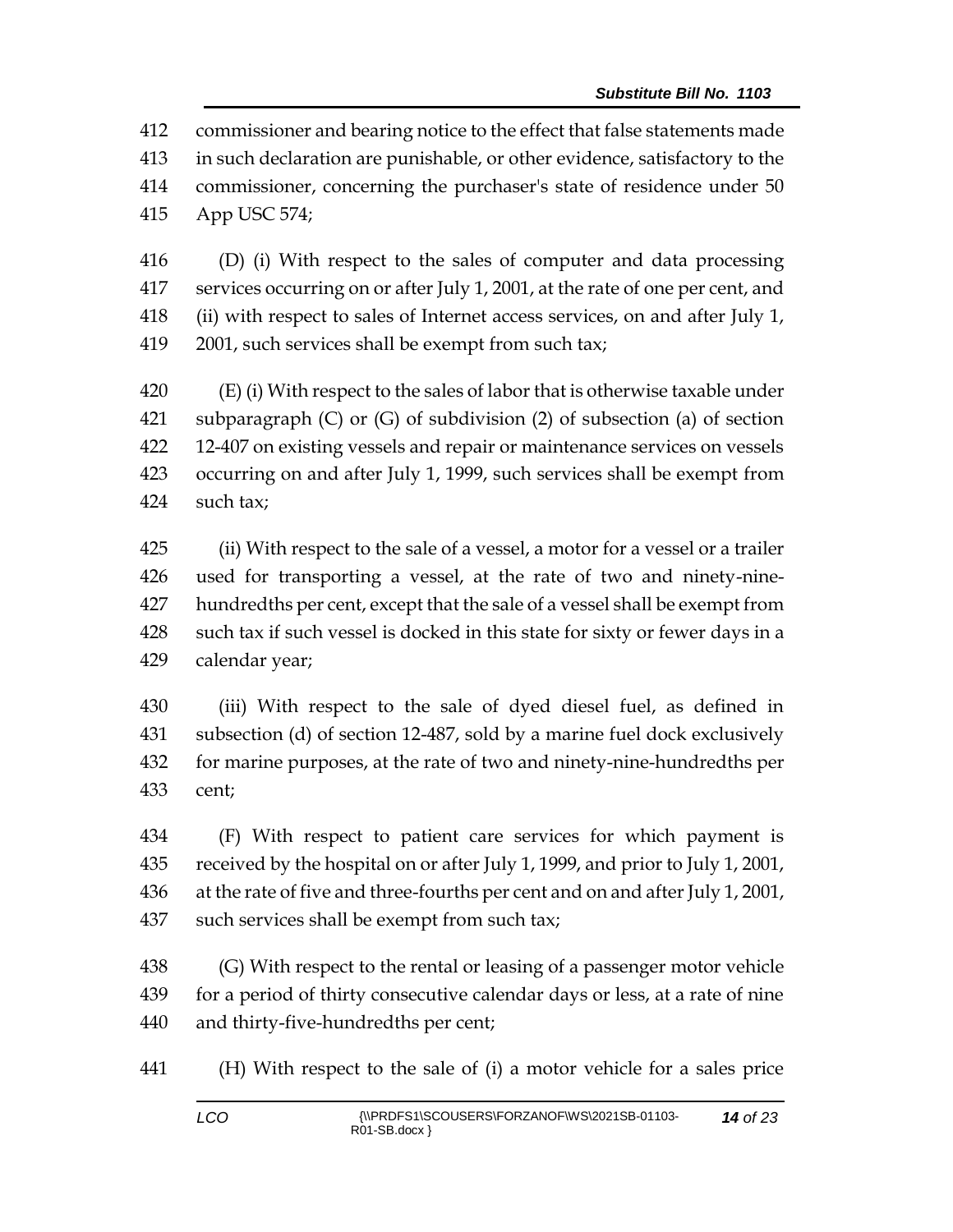exceeding fifty thousand dollars, at a rate of seven and three-fourths per cent on the entire sales price, (ii) jewelry, whether real or imitation, for a sales price exceeding five thousand dollars, at a rate of seven and three-fourths per cent on the entire sales price, and (iii) an article of clothing or footwear intended to be worn on or about the human body, a handbag, luggage, umbrella, wallet or watch for a sales price exceeding one thousand dollars, at a rate of seven and three-fourths per cent on the entire sales price. For purposes of this subparagraph, "motor vehicle" has the meaning provided in section 14-1, but does not include a motor vehicle subject to the provisions of subparagraph (C) of this subdivision, a motor vehicle having a gross vehicle weight rating over twelve thousand five hundred pounds, or a motor vehicle having a gross vehicle weight rating of twelve thousand five hundred pounds or less that is not used for private passenger purposes, but is designed or used to transport merchandise, freight or persons in connection with any business enterprise and issued a commercial registration or more specific type of registration by the Department of Motor Vehicles;

 (I) With respect to the sale of meals, as defined in subdivision (13) of section 12-412, sold by an eating establishment, caterer or grocery store; and spirituous, malt or vinous liquors, soft drinks, sodas or beverages such as are ordinarily dispensed at bars and soda fountains, or in connection therewith; in addition to the tax imposed under subparagraph (A) of this subdivision, at the rate of one per cent;

465 (J) (i) Notwithstanding the provisions of subparagraph  $(C)$  or  $(H)$  of this subdivision, with respect to the sale of a motorcycle that exceeds the maximum decibel level permitted pursuant to section 14-80a and any 468 regulations adopted thereunder, at the rate of fifty per cent;

- (ii) With respect to the sale of an aftermarket motorcycle muffler that exceeds the maximum decibel level permitted pursuant to section 14- 80a and any regulations adopted thereunder, at the rate of fifty per cent;
- **[**(J)**]** (K) The rate of tax imposed by this chapter shall be applicable to all retail sales upon the effective date of such rate, except that a new rate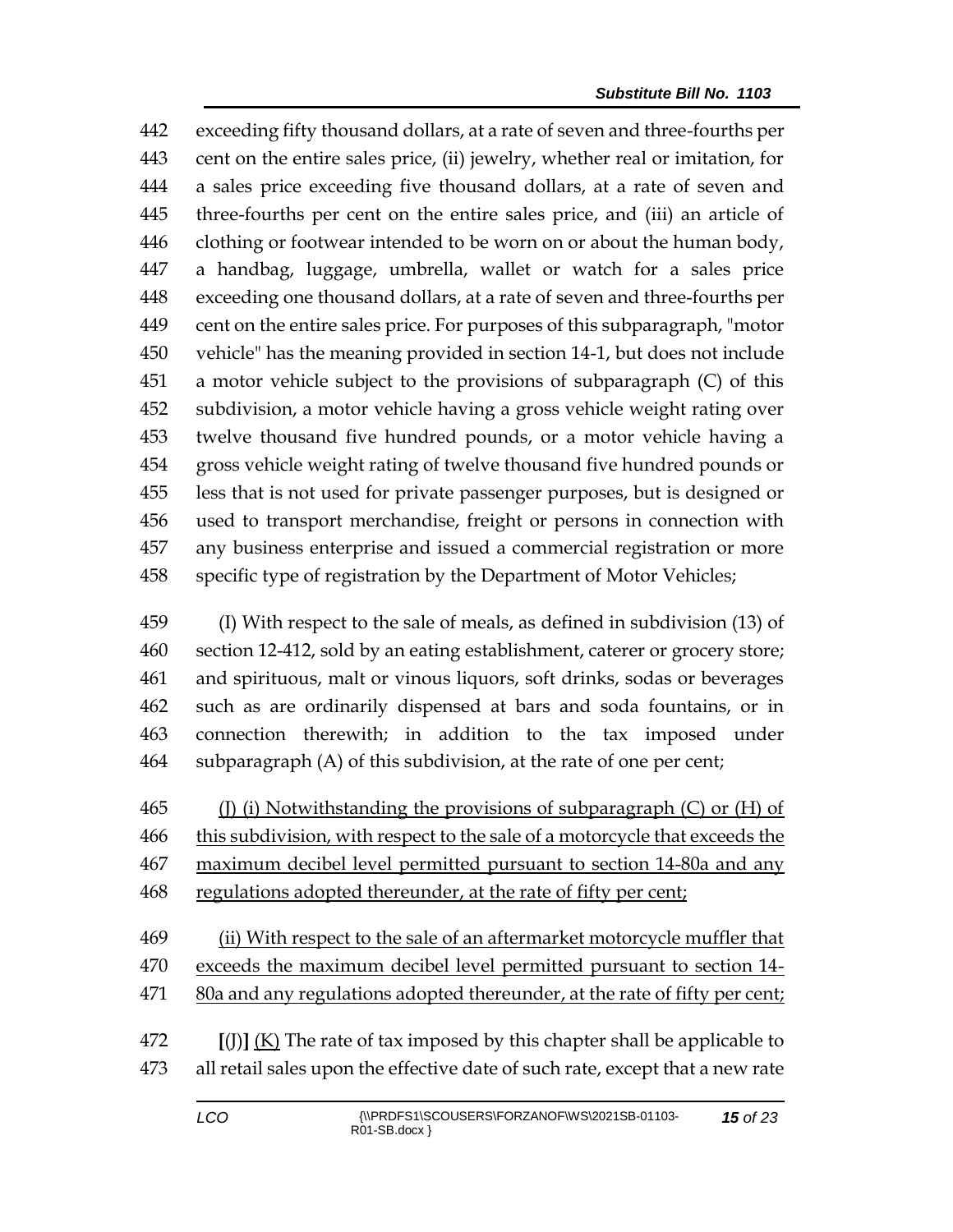that represents an increase in the rate applicable to the sale shall not apply to any sales transaction wherein a binding sales contract without an escalator clause has been entered into prior to the effective date of the new rate and delivery is made within ninety days after the effective date of the new rate. For the purposes of payment of the tax imposed under this section, any retailer of services taxable under subdivision (37) of subsection (a) of section 12-407, who computes taxable income, for purposes of taxation under the Internal Revenue Code of 1986, or any subsequent corresponding internal revenue code of the United States, as amended from time to time, on an accounting basis that recognizes only cash or other valuable consideration actually received as income and who is liable for such tax only due to the rendering of such services may make payments related to such tax for the period during which such income is received, without penalty or interest, without regard to when such service is rendered;

 **[**(K)**]** (L) (i) For calendar quarters ending on or after September 30, 2019, the commissioner shall deposit into the regional planning incentive account, established pursuant to section 4-66k, six and seven- tenths per cent of the amounts received by the state from the tax imposed under subparagraph (B) of this subdivision and ten and seven- tenths per cent of the amounts received by the state from the tax imposed under subparagraph (G) of this subdivision;

 (ii) For calendar quarters ending on or after September 30, 2018, the commissioner shall deposit into the Tourism Fund established under section 10-395b ten per cent of the amounts received by the state from the tax imposed under subparagraph (B) of this subdivision;

 **[**(L)**]** (M) For calendar months commencing on or after July 1, 2021, the commissioner shall deposit into the municipal revenue sharing account established pursuant to section 4-66*l* seven and nine-tenths per cent of the amounts received by the state from the tax imposed under subparagraph (A) of this subdivision; and

**[**(M)**]** (N) (i) For calendar months commencing on or after July 1, 2017,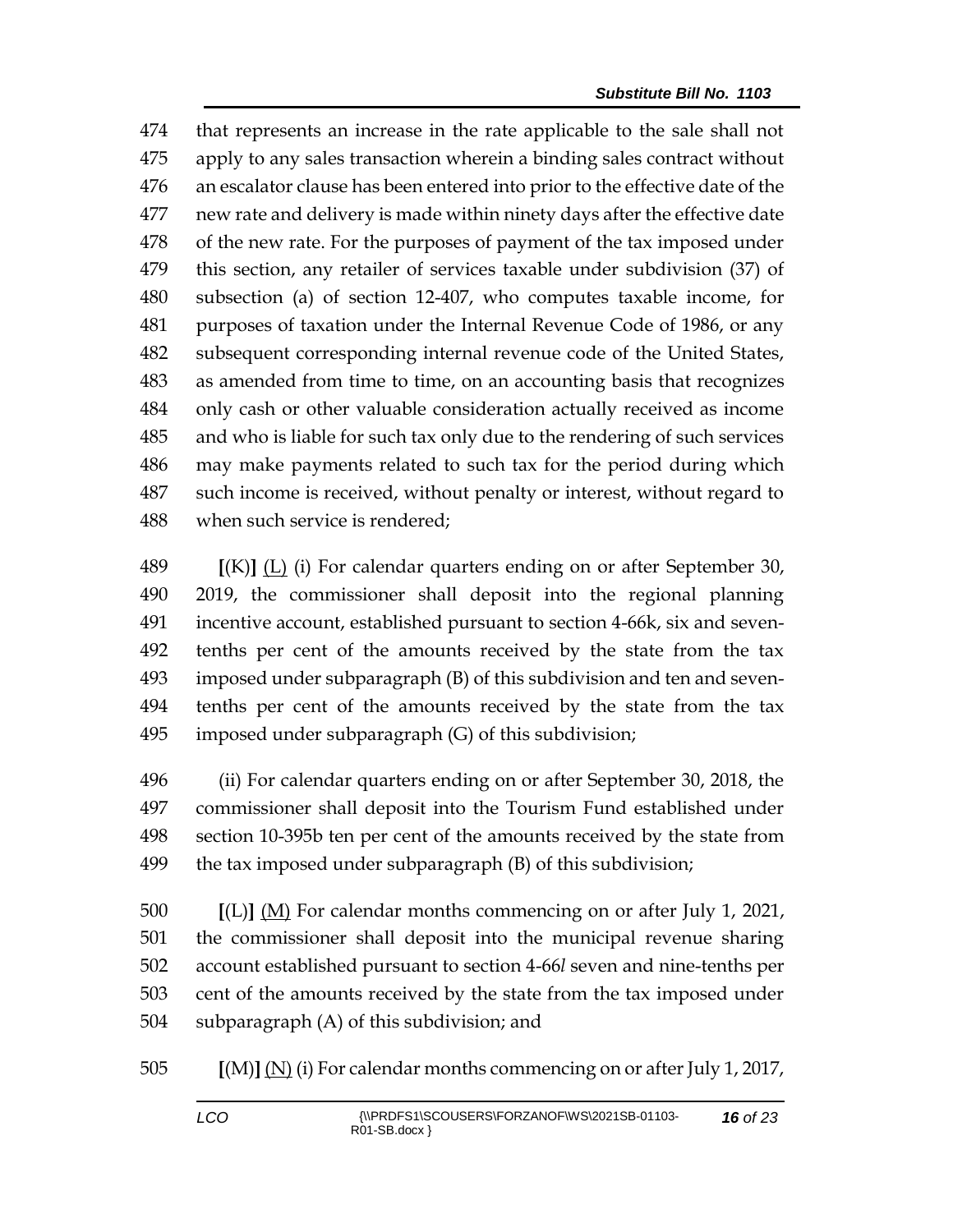the commissioner shall deposit into the Special Transportation Fund established under section 13b-68 seven and nine-tenths per cent of the amounts received by the state from the tax imposed under subparagraph (A) of this subdivision;

 (ii) For calendar months commencing on or after July 1, 2018, but prior to July 1, 2019, the commissioner shall deposit into the Special Transportation Fund established under section 13b-68 eight per cent of the amounts received by the state from the tax imposed under subparagraphs (A) and (H) of this subdivision on the sale of a motor vehicle;

 (iii) For calendar months commencing on or after July 1, 2019, but prior to July 1, 2020, the commissioner shall deposit into the Special Transportation Fund established under section 13b-68 seventeen per cent of the amounts received by the state from the tax imposed under subparagraphs (A) and (H) of this subdivision on the sale of a motor vehicle;

 (iv) For calendar months commencing on or after July 1, 2020, but prior to July 1, 2021, the commissioner shall deposit into the Special Transportation Fund established under section 13b-68 twenty-five per cent of the amounts received by the state from the tax imposed under subparagraphs (A) and (H) of this subdivision on the sale of a motor vehicle;

 (v) For calendar months commencing on or after July 1, 2021, but prior to July 1, 2022, the commissioner shall deposit into the Special Transportation Fund established under section 13b-68 seventy-five per cent of the amounts received by the state from the tax imposed under subparagraphs (A), **[**and**]** (H) and (J)(i) of this subdivision on the sale of a motor vehicle; and

 (vi) For calendar months commencing on or after July 1, 2022, the commissioner shall deposit into the Special Transportation Fund established under section 13b-68 one hundred per cent of the amounts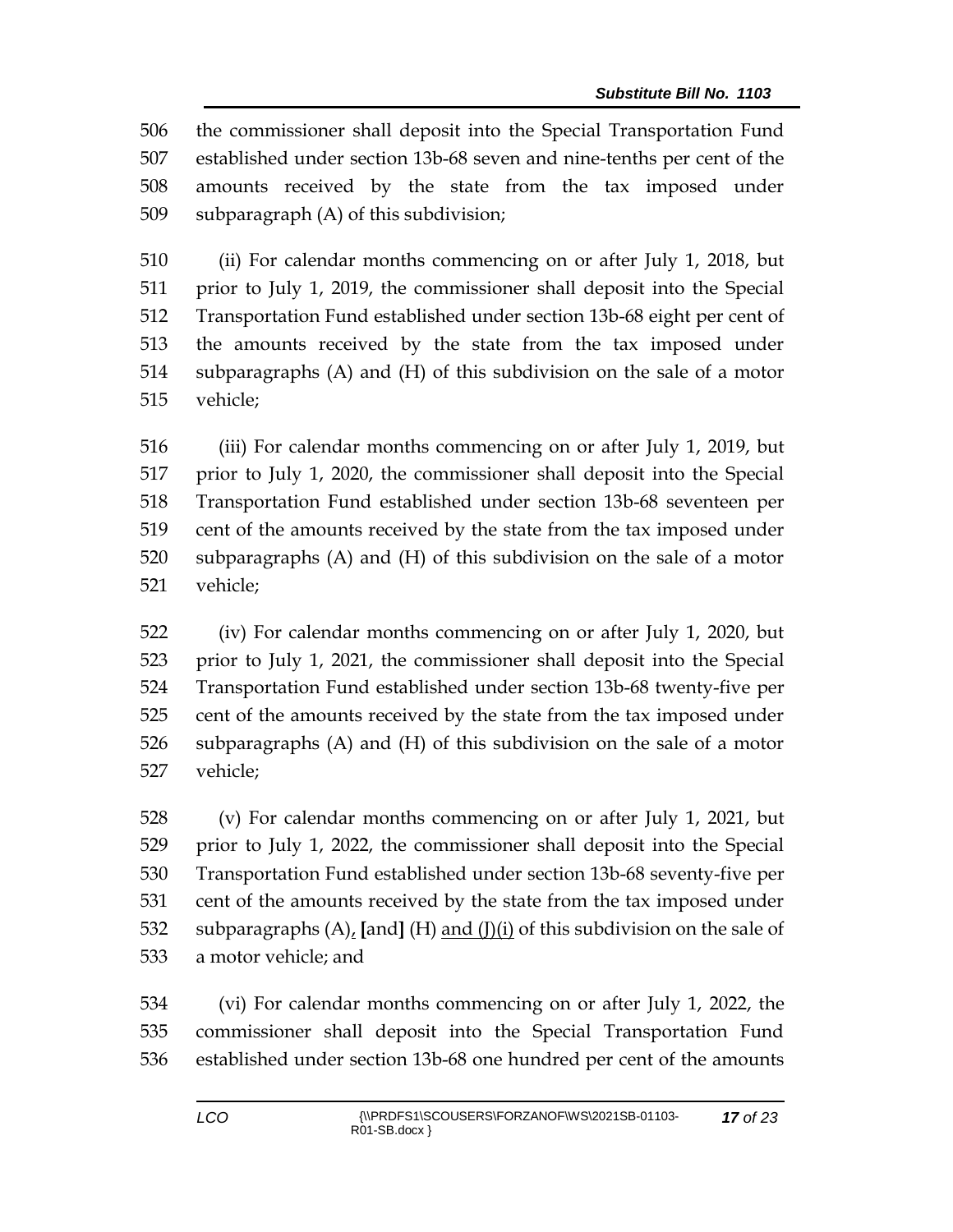received by the state from the tax imposed under subparagraphs (A), **[**and**]** (H) and (J)(i) of this subdivision on the sale of a motor vehicle.

 Sec. 9. Subdivision (1) of section 12-411 of the general statutes is repealed and the following is substituted in lieu thereof (*Effective October 1, 2021, and applicable to sales occurring on or after October 1, 2021*):

 (1) (A) An excise tax is hereby imposed on the storage, acceptance, consumption or any other use in this state of tangible personal property purchased from any retailer for storage, acceptance, consumption or any other use in this state, the acceptance or receipt of any services constituting a sale in accordance with subdivision (2) of subsection (a) of section 12-407, purchased from any retailer for consumption or use in this state, or the storage, acceptance, consumption or any other use in this state of tangible personal property which has been manufactured, fabricated, assembled or processed from materials by a person, either within or without this state, for storage, acceptance, consumption or any other use by such person in this state, to be measured by the sales price of materials, at the rate of six and thirty-five-hundredths per cent of the sales price of such property or services, except, in lieu of said rate:

 (B) (i) At a rate of fifteen per cent of the rent paid to a hotel or lodging house for the first period not exceeding thirty consecutive calendar days;

 (ii) At a rate of eleven per cent of the rent paid to a bed and breakfast establishment for the first period not exceeding thirty consecutive calendar days;

 (C) With respect to the storage, acceptance, consumption or use in this state of a motor vehicle purchased from any retailer for storage, acceptance, consumption or use in this state by any individual who is a member of the armed forces of the United States and is on full-time active duty in Connecticut and who is considered, under 50 App USC 574, a resident of another state, or to any such individual and the spouse of such individual at a rate of four and one-half per cent of the sales price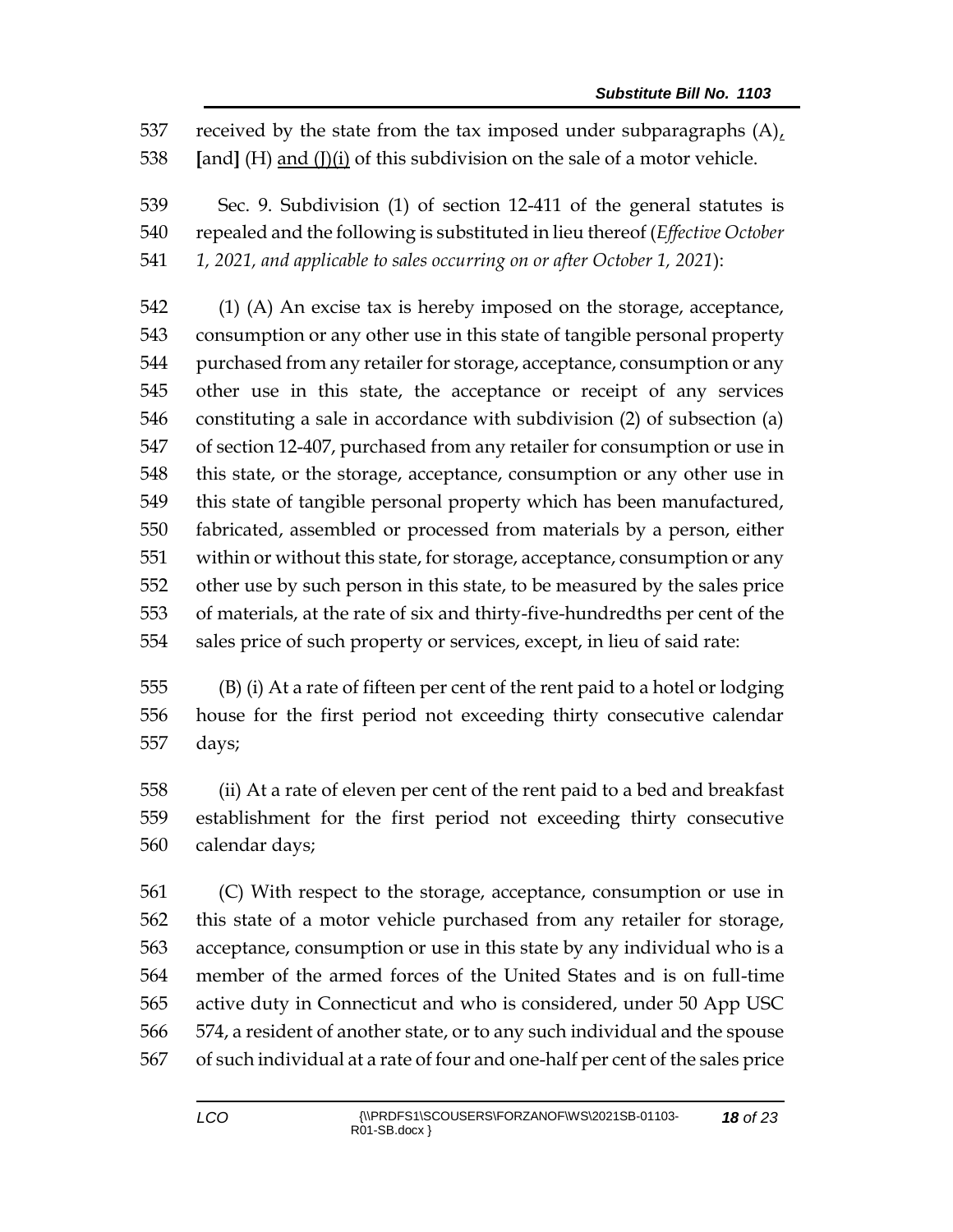of such vehicle, provided such retailer requires and maintains a declaration by such individual, prescribed as to form by the commissioner and bearing notice to the effect that false statements made in such declaration are punishable, or other evidence, satisfactory to the commissioner, concerning the purchaser's state of residence under 50 App USC 574;

 (D) (i) With respect to the acceptance or receipt in this state of labor 575 that is otherwise taxable under subparagraph  $(C)$  or  $(G)$  of subdivision (2) of subsection (a) of section 12-407 on existing vessels and repair or maintenance services on vessels occurring on and after July 1, 1999, such 578 services shall be exempt from such tax;

 (ii) (I) With respect to the storage, acceptance or other use of a vessel in this state, at the rate of two and ninety-nine-hundredths per cent, except that such storage, acceptance or other use shall be exempt from such tax if such vessel is docked in this state for sixty or fewer days in a calendar year;

 (II) With respect to the storage, acceptance or other use of a motor for a vessel or a trailer used for transporting a vessel in this state, at the rate of two and ninety-nine-hundredths per cent;

 (III) With respect to the storage, acceptance or other use of dyed diesel fuel, as defined in subsection (d) of section 12-487, exclusively for marine purposes, at the rate of two and ninety-nine-hundredths per cent;

 (E) (i) With respect to the acceptance or receipt in this state of computer and data processing services purchased from any retailer for consumption or use in this state occurring on or after July 1, 2001, at the rate of one per cent of such services, and (ii) with respect to the acceptance or receipt in this state of Internet access services, on and after July 1, 2001, such services shall be exempt from such tax;

 (F) With respect to the acceptance or receipt in this state of patient care services purchased from any retailer for consumption or use in this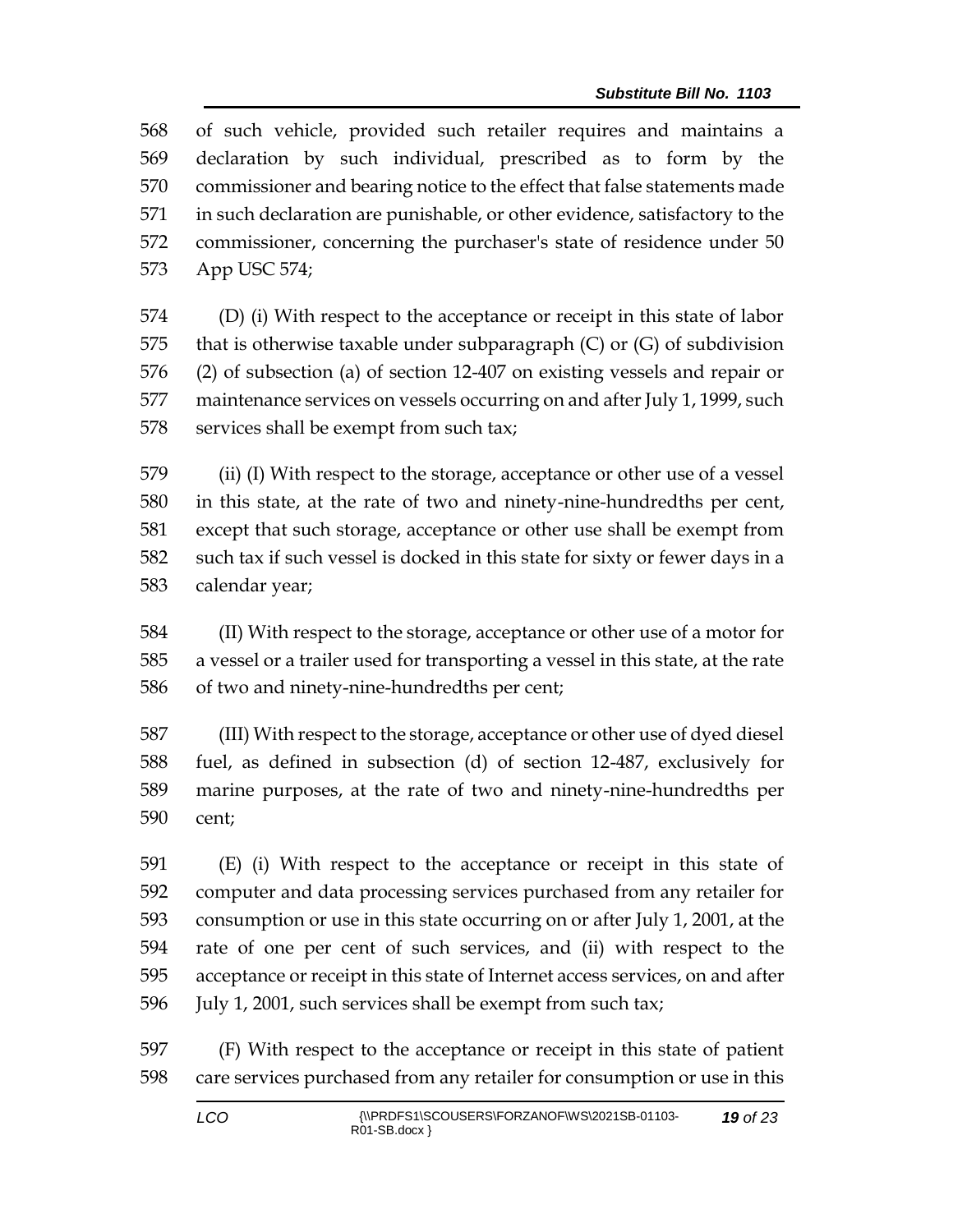state for which payment is received by the hospital on or after July 1, 1999, and prior to July 1, 2001, at the rate of five and three-fourths per cent and on and after July 1, 2001, such services shall be exempt from such tax;

 (G) With respect to the rental or leasing of a passenger motor vehicle for a period of thirty consecutive calendar days or less, at a rate of nine and thirty-five-hundredths per cent;

 (H) With respect to the acceptance or receipt in this state of (i) a motor vehicle for a sales price exceeding fifty thousand dollars, at a rate of seven and three-fourths per cent on the entire sales price, (ii) jewelry, whether real or imitation, for a sales price exceeding five thousand dollars, at a rate of seven and three-fourths per cent on the entire sales price, and (iii) an article of clothing or footwear intended to be worn on or about the human body, a handbag, luggage, umbrella, wallet or watch for a sales price exceeding one thousand dollars, at a rate of seven and three-fourths per cent on the entire sales price. For purposes of this subparagraph, "motor vehicle" has the meaning provided in section 14- 1, but does not include a motor vehicle subject to the provisions of subparagraph (C) of this subdivision, a motor vehicle having a gross vehicle weight rating over twelve thousand five hundred pounds, or a motor vehicle having a gross vehicle weight rating of twelve thousand five hundred pounds or less that is not used for private passenger purposes, but is designed or used to transport merchandise, freight or persons in connection with any business enterprise and issued a commercial registration or more specific type of registration by the Department of Motor Vehicles;

 (I) With respect to the acceptance or receipt in this state of meals, as defined in subdivision (13) of section 12-412, sold by an eating establishment, caterer or grocery store; and spirituous, malt or vinous liquors, soft drinks, sodas or beverages such as are ordinarily dispensed at bars and soda fountains, or in connection therewith; in addition to the tax imposed under subparagraph (A) of this subdivision, at the rate of one per cent;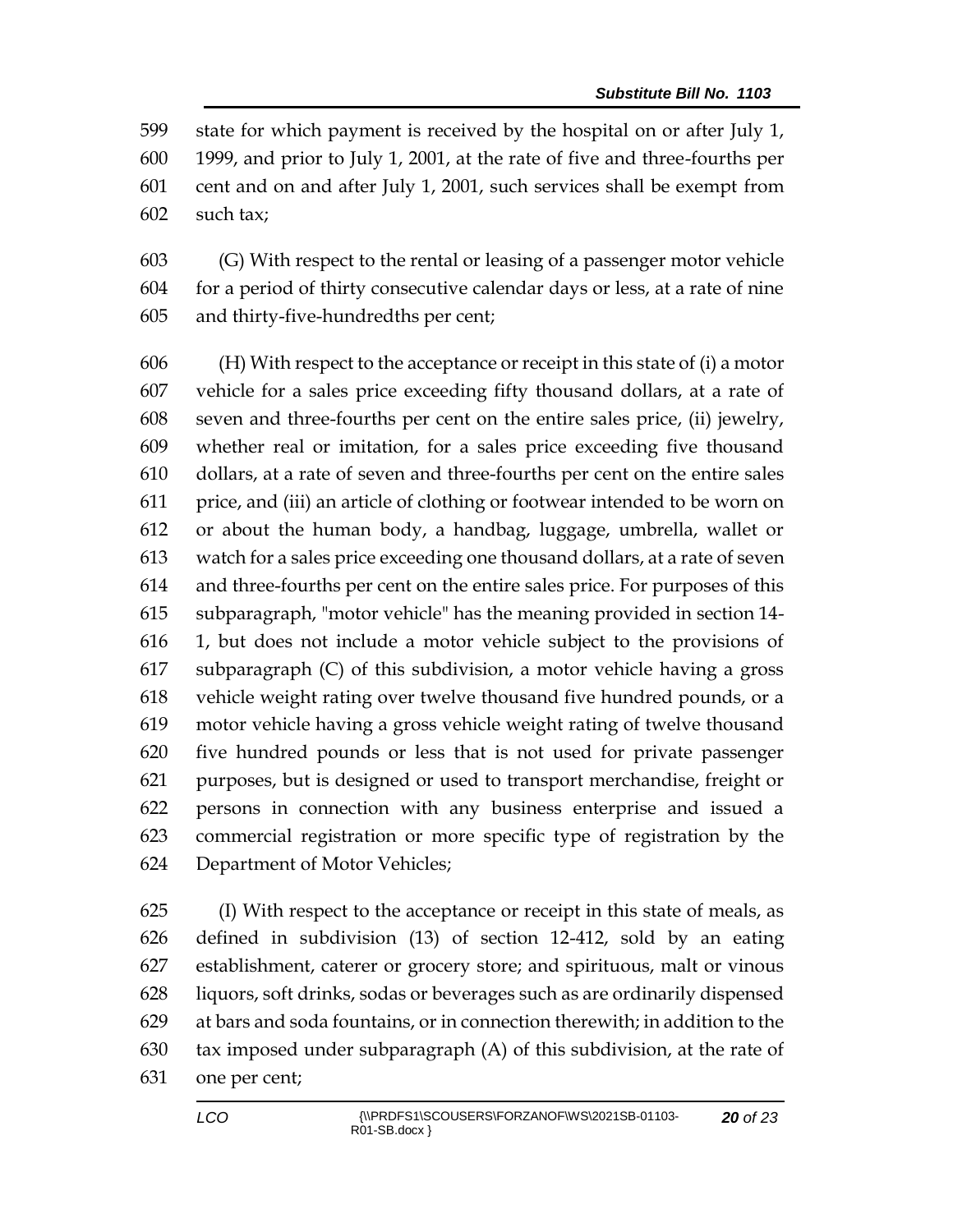632 (J) (i) Notwithstanding the provisions of subparagraph  $(C)$  or  $(H)$  of this subdivision, with respect to the storage, acceptance, consumption or use in this state of a motorcycle that exceeds the maximum decibel level permitted pursuant to section 14-80a and any regulations adopted thereunder, at the rate of fifty per cent;

 (ii) With respect to the storage, acceptance, consumption or use in this state of an aftermarket motorcycle muffler that exceeds the maximum decibel level permitted pursuant to section 14-80a and any regulations adopted thereunder, at the rate of fifty per cent;

 **[**(J)**]** (K) (i) For calendar quarters ending on or after September 30, 2019, the commissioner shall deposit into the regional planning incentive account, established pursuant to section 4-66k, six and seven- tenths per cent of the amounts received by the state from the tax imposed under subparagraph (B) of this subdivision and ten and seven- tenths per cent of the amounts received by the state from the tax imposed under subparagraph (G) of this subdivision;

 (ii) For calendar quarters ending on or after September 30, 2018, the commissioner shall deposit into the Tourism Fund established under section 10-395b ten per cent of the amounts received by the state from the tax imposed under subparagraph (B) of this subdivision;

 **[**(K)**]** (L) For calendar months commencing on or after July 1, 2021, the commissioner shall deposit into said municipal revenue sharing account seven and nine-tenths per cent of the amounts received by the state from the tax imposed under subparagraph (A) of this subdivision; and

 **[**(L)**]** (M) (i) For calendar months commencing on or after July 1, 2017, the commissioner shall deposit into said Special Transportation Fund seven and nine-tenths per cent of the amounts received by the state from 660 the tax imposed under subparagraph  $(A)$  of this subdivision;

 (ii) For calendar months commencing on or after July 1, 2018, but prior to July 1, 2019, the commissioner shall deposit into the Special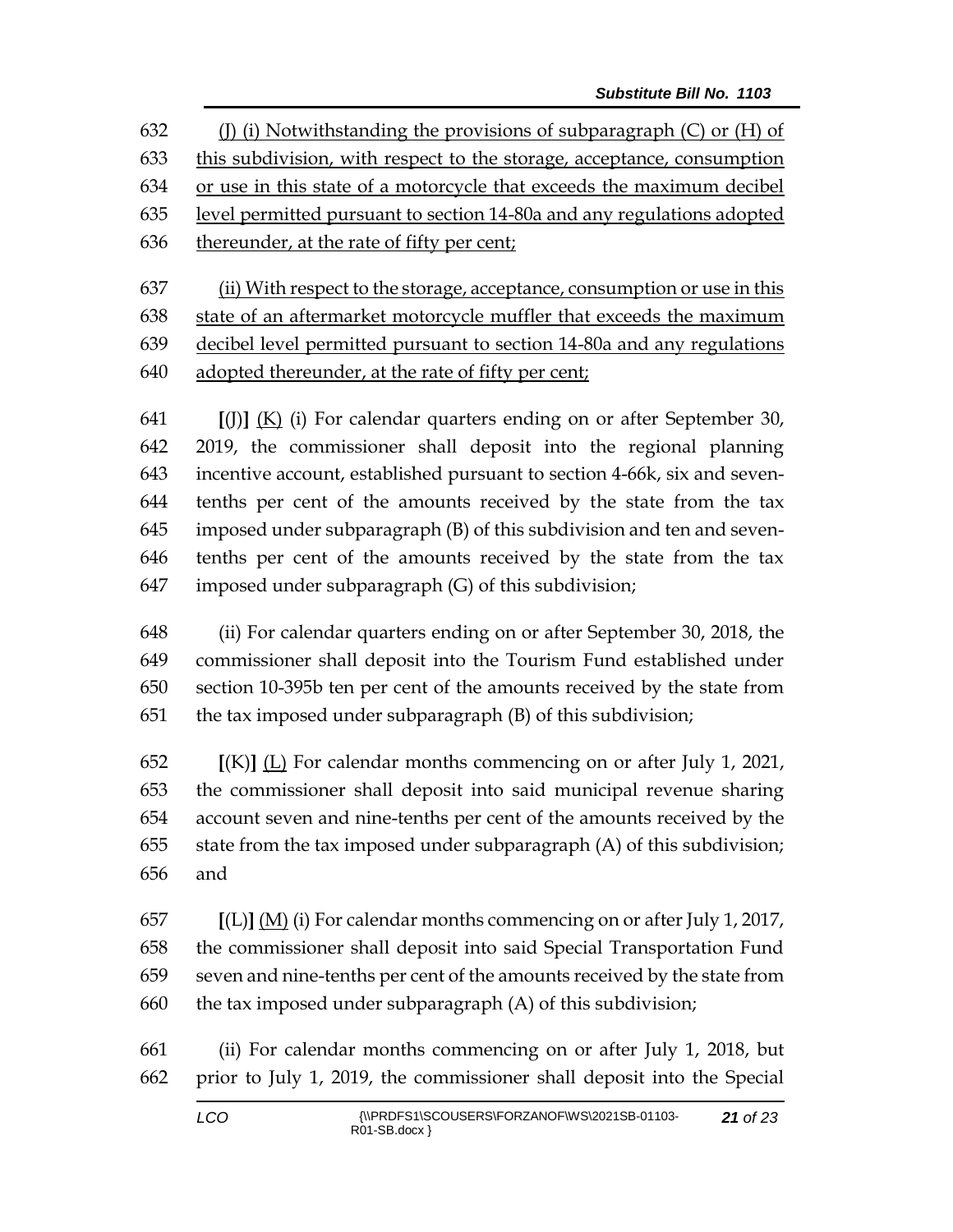Transportation Fund established under section 13b-68 eight per cent of the amounts received by the state from the tax imposed under subparagraphs (A) and (H) of this subdivision on the acceptance or receipt in this state of a motor vehicle;

 (iii) For calendar months commencing on or after July 1, 2019, but prior to July 1, 2020, the commissioner shall deposit into the Special Transportation Fund established under section 13b-68 seventeen per cent of the amounts received by the state from the tax imposed under subparagraphs (A) and (H) of this subdivision on the acceptance or receipt in this state of a motor vehicle;

 (iv) For calendar months commencing on or after July 1, 2020, but prior to July 1, 2021, the commissioner shall deposit into the Special Transportation Fund established under section 13b-68 twenty-five per cent of the amounts received by the state from the tax imposed under subparagraphs (A) and (H) of this subdivision on the acceptance or receipt in this state of a motor vehicle;

 (v) For calendar months commencing on or after July 1, 2021, but prior to July 1, 2022, the commissioner shall deposit into the Special Transportation Fund established under section 13b-68 seventy-five per cent of the amounts received by the state from the tax imposed under subparagraphs (A), **[**and**]** (H) and (J)(i) of this subdivision on the acceptance or receipt in this state of a motor vehicle; and

 (vi) For calendar months commencing on or after July 1, 2022, the commissioner shall deposit into the Special Transportation Fund established under section 13b-68 one hundred per cent of the amounts received by the state from the tax imposed under subparagraphs (A), **[**and**]** (H) and (J)(i) of this subdivision on the acceptance or receipt in this state of a motor vehicle.

This act shall take effect as follows and shall amend the following sections:

Section 1 *October 1, 2021* 14-164c(c)